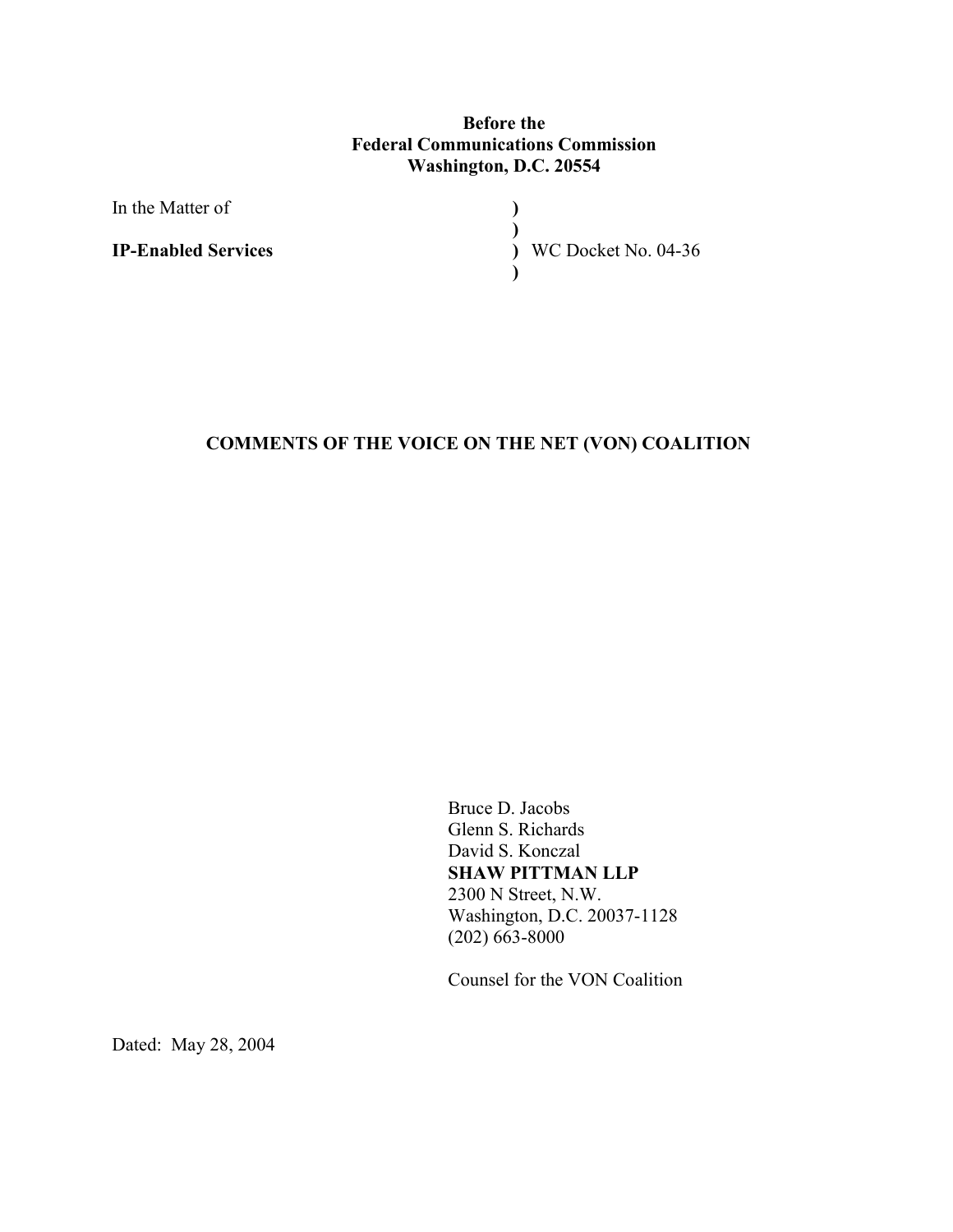#### **Summary**

 The development of Internet-Protocol-enabled ("IP-enabled") services, including voice over IP ("VoIP"), is having a profound and beneficial impact on the United States and the world. The benefits of IP-enabled services include cost savings for consumers, reduced operational costs for providers, advanced features unavailable with traditional circuit-switched telephony, increased competition, increased infrastructure investment, accelerated broadband deployment, improvements in emergency services, lower cost communications for rural and government users, increased access for persons with disabilities, and increased worker productivity.

To facilitate the further development of these services, the best public policy is to refrain from applying traditional telecommunications regulation to IP-enabled services and to create a national policy that ensures that traditional regulation does not apply to Internet voice communications throughout the country. To do so, the VON Coalition urges the Commission to classify IP-enabled services as information services subject exclusively to federal jurisdiction.

There are important social policy issues relating to IP-enabled services where the Commission and state regulators have a legitimate role. These legitimate concerns, however, can be addressed without having to declare IP-enabled services as "telecommunications services" or imposing heavy regulation on these services. For some social policy goals, such as 911/E911 services and affording access to persons with disabilities, voluntary agreements will ensure that IP-enabled services meet these goals. While the Commission seeks comment on whether universal service funding and intercarrier compensation obligations should be imposed on IPenabled services, the Commission should instead devote its resources to reforming the existing regulatory frameworks governing these obligations. Finally, certain regulations, such as Title II consumer protection and economic regulations, are simply unnecessary as applied to IP-enabled services.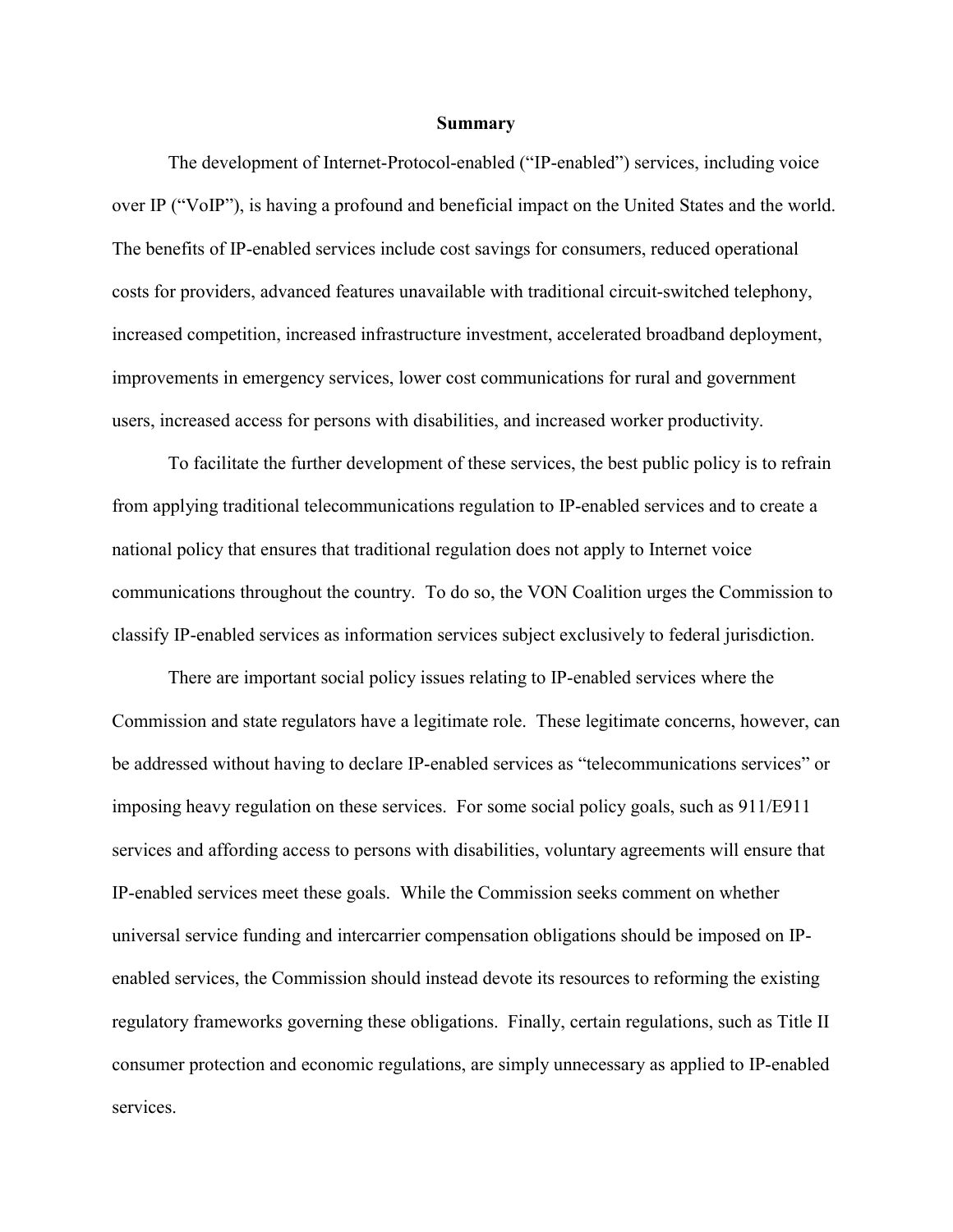|  | <b>Table of Contents</b> |
|--|--------------------------|
|--|--------------------------|

| I.   |                |                                                                                                                                      |     |
|------|----------------|--------------------------------------------------------------------------------------------------------------------------------------|-----|
|      | A.             |                                                                                                                                      |     |
|      | <b>B.</b>      |                                                                                                                                      |     |
|      | $C$ .          |                                                                                                                                      |     |
|      | D.             |                                                                                                                                      |     |
|      | E.             |                                                                                                                                      |     |
|      | F.             |                                                                                                                                      |     |
|      | G.             |                                                                                                                                      |     |
|      |                |                                                                                                                                      |     |
| II.  |                | The Commission Should Classify IP-Enabled Services as Information                                                                    |     |
|      | A.             | The Commission Should Avoid Any Attempt to Categorize IP-                                                                            |     |
|      | B <sub>1</sub> | IP-Enabled Services Are Interstate in Nature and Should Thus Be                                                                      |     |
| III. |                | Specific Regulatory Goals as Applied to IP-Enabled Services Can Be<br>Achieved Either Through Voluntary Efforts or Through Reform of |     |
|      | A.             | Certain Regulatory Goals Can Best Be Accomplished Through                                                                            |     |
|      | <b>B.</b>      | The Commission Must Reform the Existing Regulatory<br>Frameworks Governing USF and Intercarrier Compensation 26                      |     |
|      | $C$ .          | Title II Consumer Protection and Economic Regulations Are                                                                            | .28 |
|      |                |                                                                                                                                      |     |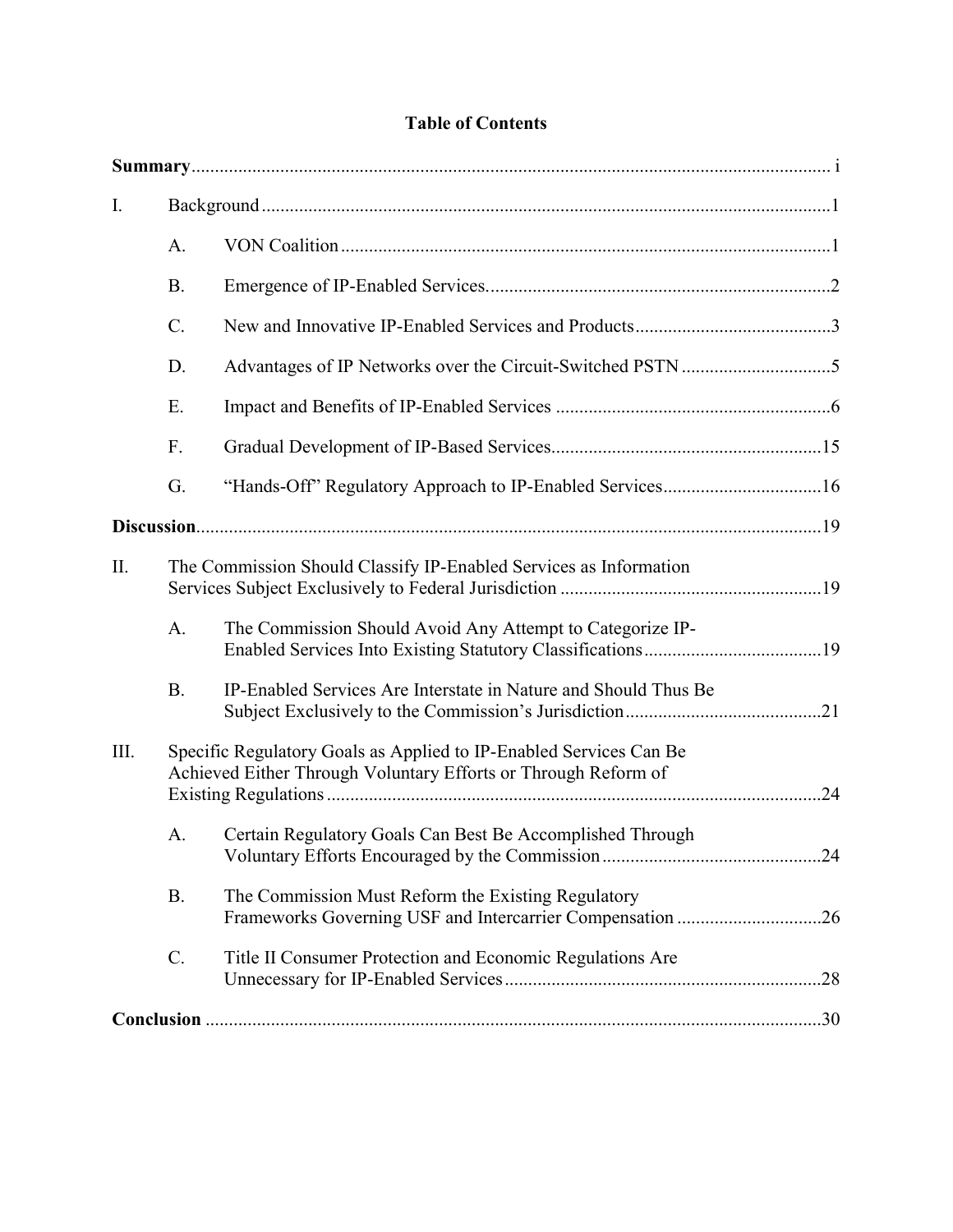## **Before the Federal Communications Commission Washington, D.C. 20554**

**) )**

**)**

In the Matter of

**IP-Enabled Services**

**)** WC Docket No. 04-36

## **COMMENTS OF THE VOICE ON THE NET (VON) COALITION**

 The Voice on the Net Coalition ("VON Coalition") hereby files these Comments on the above-captioned *Notice of Proposed Rulemaking* ("*NPRM*") in which the Commission is seeking comment on various issues relating to Internet-Protocol-enabled ("IP-enabled") services, including voice over IP ("VoIP").<sup>1</sup> The VON Coalition urges the Commission to (i) classify IPenabled services as unregulated information services subject exclusively to federal jurisdiction; (ii) rely on voluntary agreements to ensure that providers of IP-enabled services meet social policy goals, such as 911/E911 services and affording access to persons with disabilities; (iii) devote its resources to reforming the existing regulatory frameworks governing universal service and intercarrier compensation rather than considering whether to impose these obligations on providers of IP-enabled services; and (iv) refrain from imposing Title II consumer protection and economic regulations on IP-enabled services.

### **I. BACKGROUND**

 $\overline{a}$ 

## **A. VON Coalition**

 The VON Coalition consists of companies that are developing and offering voice products and services for use on the Internet and IP networks. Largely through the efforts of VON Coalition members, including AT&T, BMX, Callipso, Convedia, Covad, IceNet, iBasis,

<sup>1</sup> *See IP-Enabled Services, Notice of Proposed Rulemaking*, WC Docket No. 04-36, FCC 04-28 (released March 10, 2004) ("*NPRM*").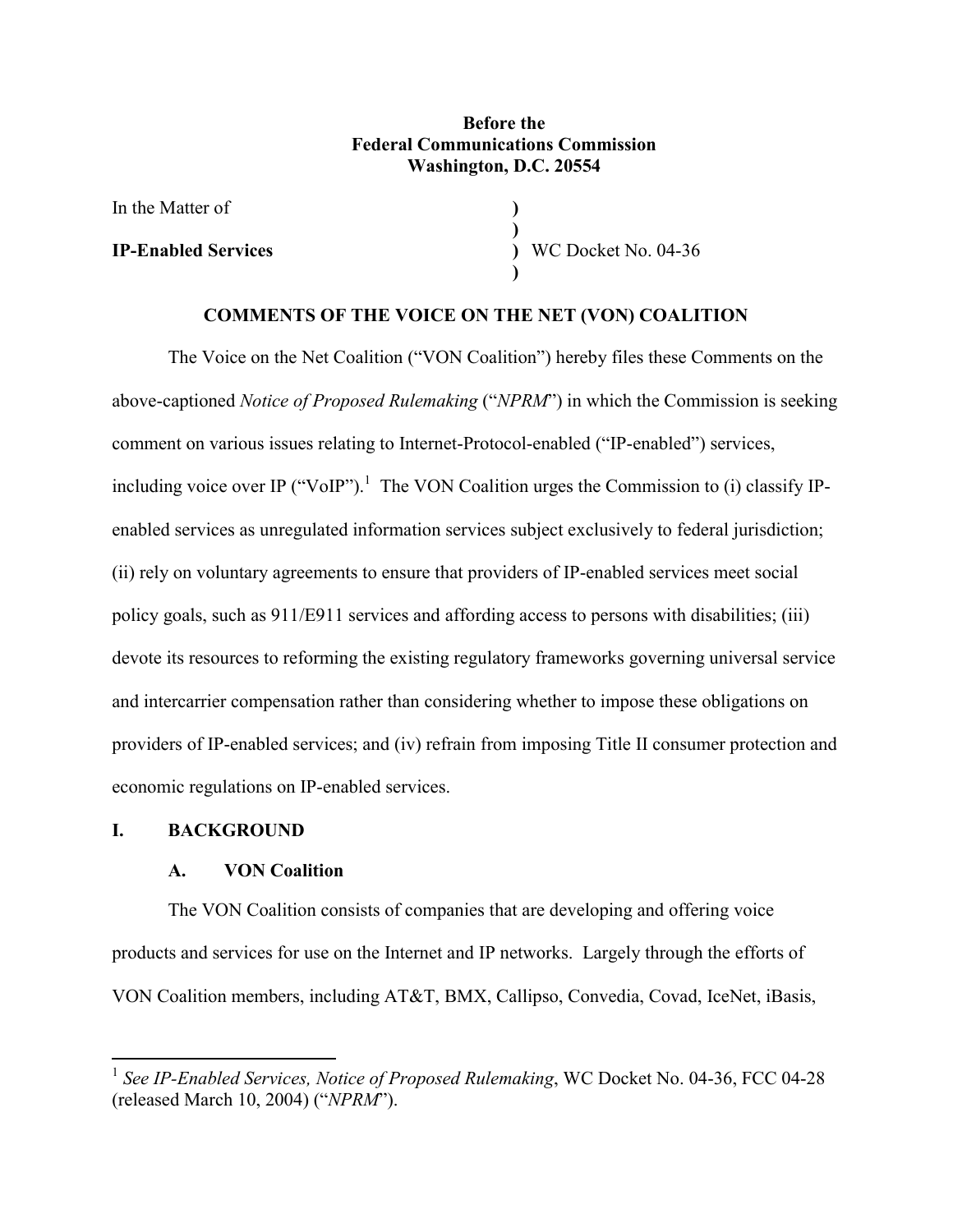Intel, Intrado, ITXC, MCI, Microsoft, PointOne, pulver.com, Skype, Texas Instruments,

VocalData, and Voiceglo.com, packet-switched voice services are emerging as an exciting new technology benefiting consumers throughout the world. Since its inception, the VON Coalition has consistently advocated that federal and state regulators maintain current policies of refraining from extending legacy regulations to Internet services.<sup>2</sup>

### **B. Emergence of IP-Enabled Services.**

 The emergence of IP-enabled products and services is tied closely to the development of the Internet generally. Voice is simply another application being deployed on the Internet, often in combination with other applications. These applications are possible, in part, because the Internet offers openness, thereby encouraging innovation.<sup>3</sup> In contrast, the PSTN operates as a closed system on which it is impossible for innovative developers to build new applications.<sup>4</sup> The failure of Advanced Intelligent Networking illustrates the problem of closed systems impeding the development of innovative products and services. The Internet permits entrepreneurial firms to develop new hardware and software applications that can seamlessly fit into the network.<sup>5</sup> As computer processing power increases, IP-enabled products and services are poised to make communications more innovative, affordable, and universal.

<sup>&</sup>lt;sup>2</sup> More information about the VON Coalition can be obtained at http://www.von.org.

<sup>3</sup> *See, e.g.,* Isenberg, David, *The Dawn of the Stupid Network*, ACM Networker 2.1*,* at 24-31 (February/March 1998) (available at http://www.isen.com/papers/Dawnstupid.html).

<sup>&</sup>lt;sup>4</sup> See NPRM at n.13 ("[W]hile a century of PSTN development has given rise to relatively few opportunities for user customization, a mere decade of widespread commercial use has produced a dizzying array of IP-enabled services.").

<sup>&</sup>lt;sup>5</sup> *NPRM* ¶ 4 ("[W]hereas enhanced functionalities delivered via the PSTN typically must be created internally by the network operator and are often tied to a physical termination point, IPenabled services can be created by users or third parties, providing innumerable opportunities for innovative offerings competing with one another over multiple platforms and accessible wherever the user might have access to the IP network.").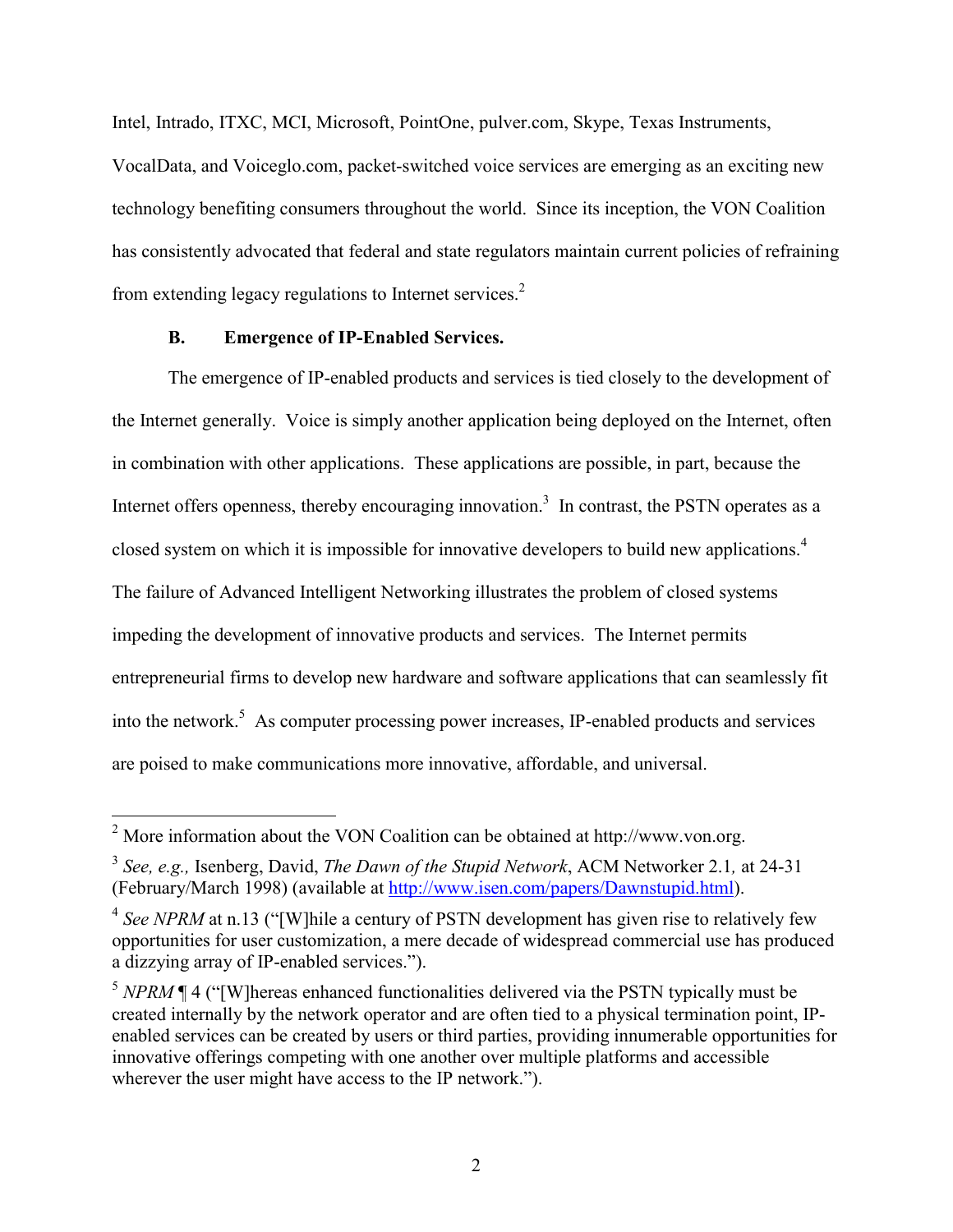Because of the openness of the Internet, service providers do not need to own any infrastructure to offer service. This drastically reduces barriers to entry and increases competition. For example, Internet voice providers such as Vonage can compete in the local voice market without duplicating the incumbents' facilities or relying on the incumbents' facilities.

 The Internet allows innovators to decouple voice from the physical copper telephone network, making it potentially available over any IP-enabled network including cable, fixed wireless, fiber, or satellite. The infrastructure that delivers Web pages, email, and text files can also carry voices and moving pictures. In this environment, voice is just one class of application, which can be implemented in many different ways. The Internet, which originally came into most homes on the copper infrastructure built for other purposes, has now become the transport on which new services including voice are riding. Because all these services are IP-based, there are no firm barriers between them. A picture can talk; a voice command can call up an image; a chat can be voice or text or both.

#### **C. New and Innovative IP-Enabled Services and Products**

 The application of voice on the Internet is continuing to emerge in many and varied ways. Personal computers increasingly offer VoIP capability. For instance, modern-day operating systems as well as online gaming support VoIP. The increased deployment of consumer broadband, with its always-on connectivity, will also fuel the growth of these services. A new group of entrepreneurs, such as Vonage, IceNet, PointOne, and Voiceglo.com, have begun offering innovative voice applications to residential and small business consumers who have broadband connections, including unlimited local and long-distance calling and on-line call logs.

3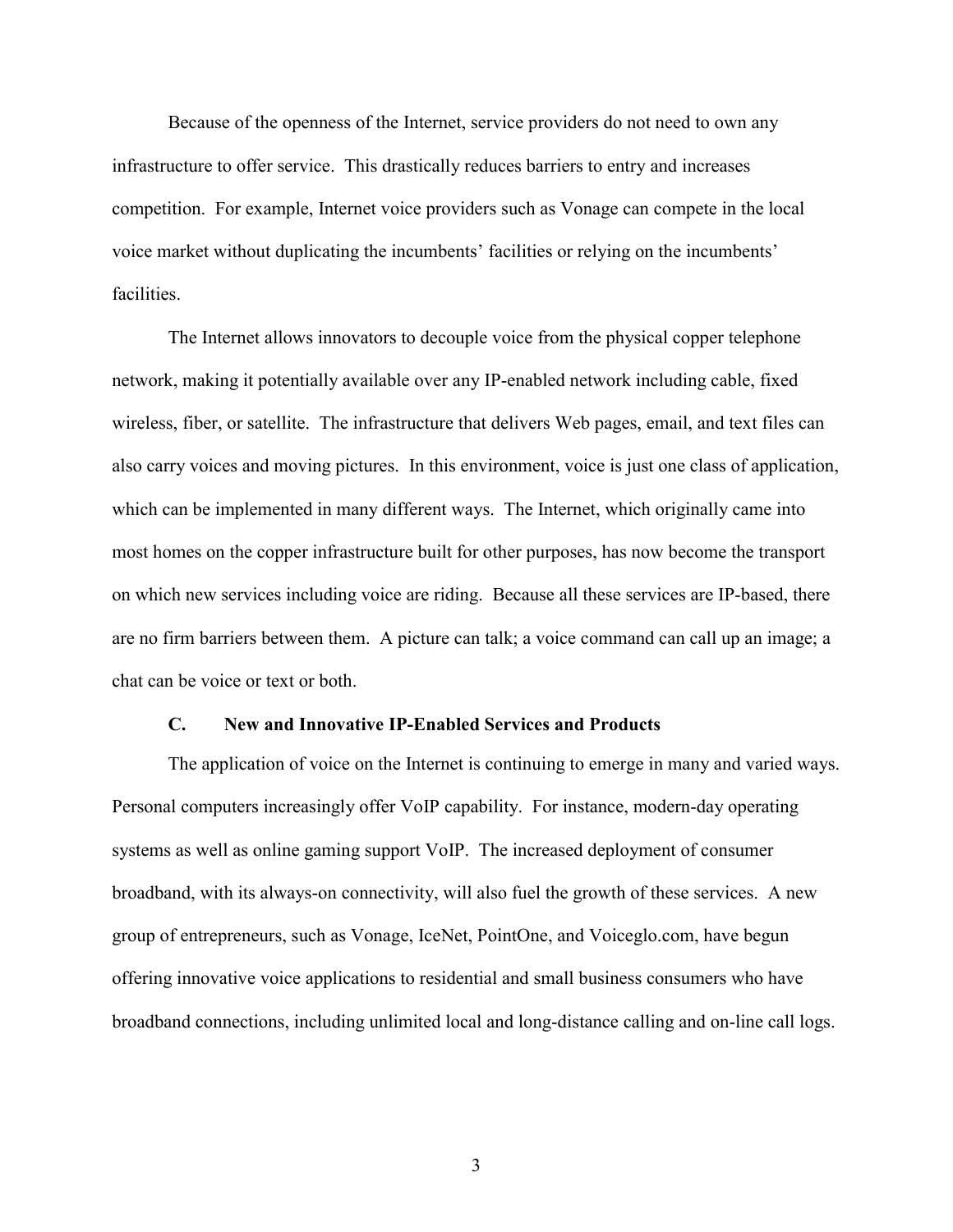Vonage, for example, recently announced a package of unlimited local and long distance calling for \$29.99 per month. $^6$ 

 Some innovative VoIP services originate and terminate on the PSTN, but are only possible though use of an advanced IP communications network and are not possible or practical with use of only the legacy circuit-switched network. For instance, PointOne's Star (\*) Call IP service provides users with access to real-time information such as stock quotes and driving directions, the ability to communicate with IM, as well as other advanced features. The service is available during every voice communications session on the PointOne network. Users access this information by "dialing" a predefined key combination at any point during a "call" during which time the other user is placed on hold. When the user is done accessing this feature, the call is rejoined.

 With Free World Dialup ("FWD") 3.0, users of different broadband technologies (cable, DSL, Ethernet, satellite, etc.) can place calls over the Internet to other FWD members without ever accessing the PSTN. Unlike a traditional calling arrangement in which long distance calls generate usage-sensitive charges, FWD subscribers use a broadband connection and VoIP capability to make calls for free.

 The extraordinary success of Yahoo Japan's voice over broadband service is confirmation of the potential for voice applications to drive the deployment of broadband and for broadband customers to use their high-speed connections for voice communications.<sup>7</sup> IBM and Cisco recently announced a joint development plan regarding VoIP.<sup>8</sup>

 6 Vonage's service offerings are available at http://www.vonage.com/rate.php

<sup>7</sup> *See Yahoo! BB Comprehensive Broadband Service Progress Report* (Oct. 7, 2003) (Yahoo IP telephony service "BB Phone" users exceed three million mark) (available at: http://www.softbank.co.jp/en/newsrelese/2003release/e031007\_2.htm). Commercial service was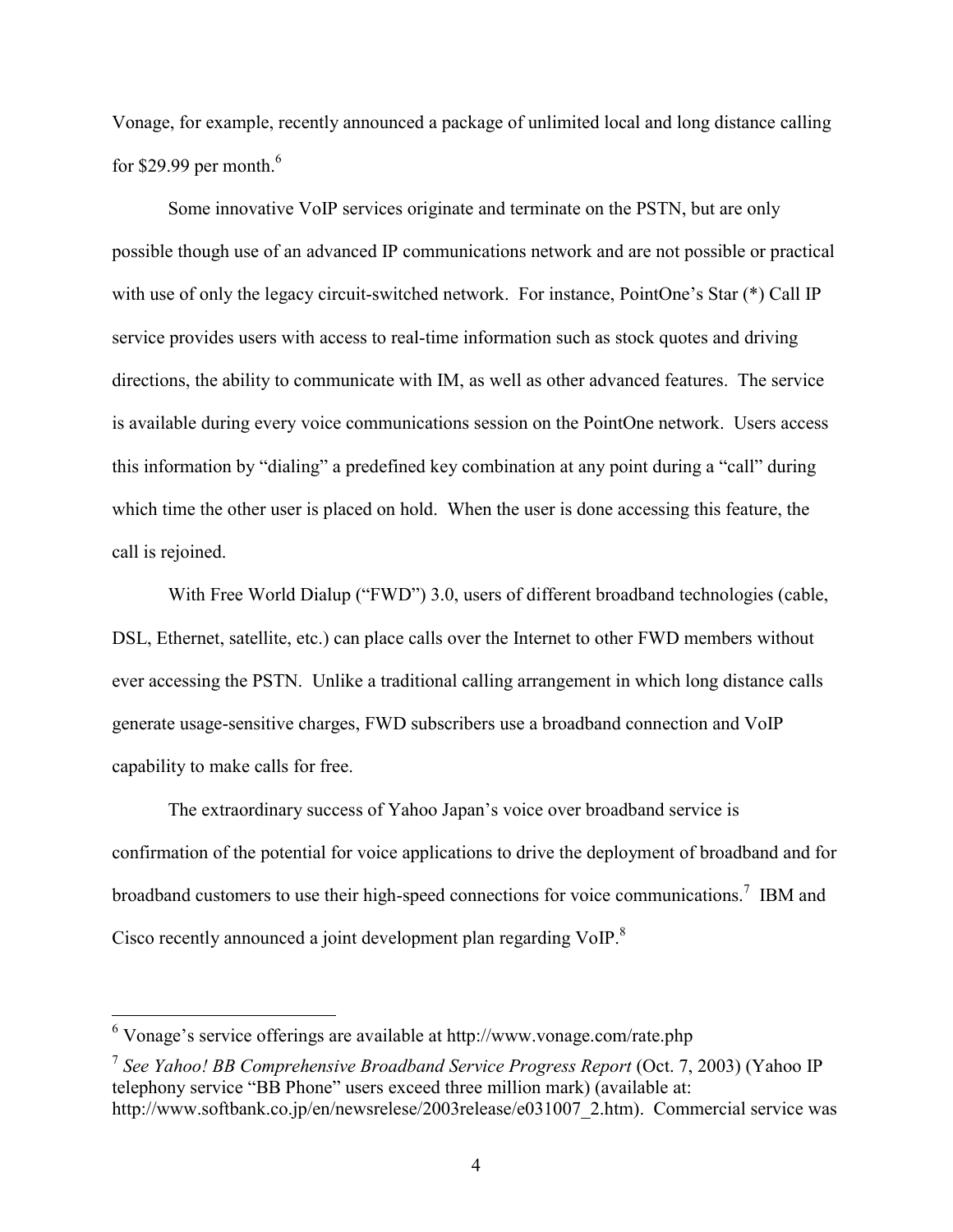IP-enabled products also offer innovative new features such as the ability to access voicemail from e-mail, to conference large groups, to select which area code a telephone will use, and to use the same phone extension anywhere there is an Internet connection. Voice is also being added to a variety of Internet-based applications, including Webcams that use VoIP for videoconferencing and instant messenger software for voice, text, and video chat.

 IP-enabled services are also experiencing growth in deployment by enterprises for their internal networks.<sup>9</sup> Corporations and other large institutions are adding voice capability to their Internet connections and data networks in order to save money and increase efficiency. For instance, the United States Department of Commerce added voice capability to its data network. Deployment in the enterprise environment ranges from point solutions, which involve the installation of key applications to address pressing problems, to network upgrades and more global solutions intended to establish a unified network capable of carrying data and voice traffic.

## **D. Advantages of IP Networks over the Circuit-Switched PSTN**

 The Internet and other IP networks offer an inherent efficiency, reliability, and functionality for communications, particularly those that combine different kinds of data, including digital voice traffic. The conventional circuit-switched PSTN works on the model that each customer's equipment must have a continuous connection (a "circuit") to a telephone

launched on April 25, 2002; approximately one year later the number of users broke the two million mark.

<sup>8</sup> Laurie J. Flynn, *I.B.M. and Cisco Planning Joint Internet Phone Venture*, N.Y. Times, May 18, 2004.

 $9<sup>9</sup>$  A number of resources discuss business issues and technology considerations associated with enterprise deployment of VoIP. For example, the consulting firm Gartner has developed a fivelayer model to assist enterprises planning to implement VoIP and IP telephony. *See Voice over IP: A Layered Look* (July 25, 2003) (available at: http://www4.gartner.com/pages/ story.php.id.9324.s.8.jsp).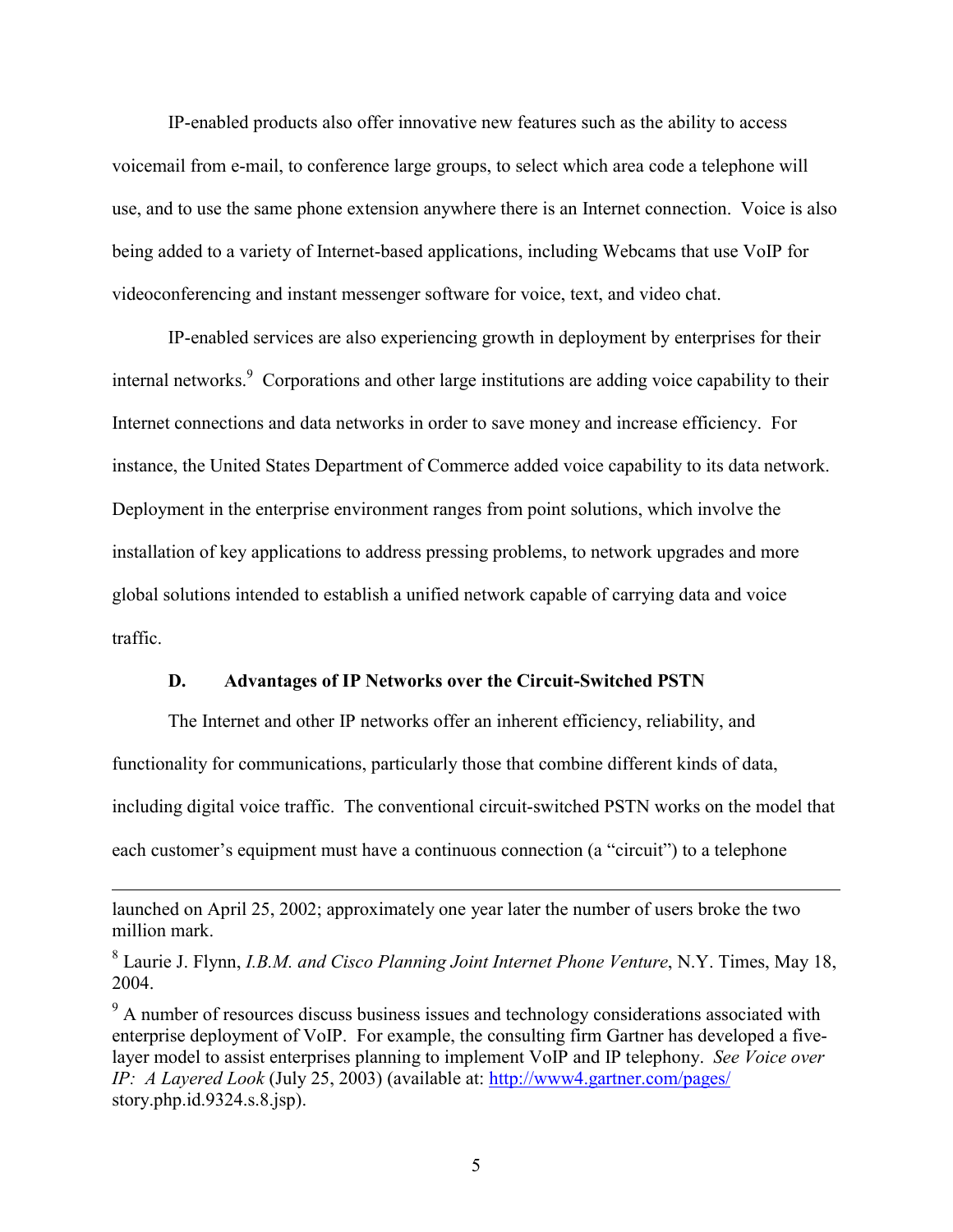company switch, whether or not the connection is actually in use. For long-distance services, a continuous circuit must be established and maintained between each pair of users for the duration of a call, regardless of the amount of information sent through that path. By contrast, the Internet trades increased use of computer processing for a decreased use of transmission facilities and automatically re-routes packets around problems such as malfunctioning routers or damaged lines, without relying on a separate signaling network. As the cost of computer processing continues to decrease and the demand for communications bandwidth by consumers increases, IP networks increasingly offer a more economical and robust means for providing communication connections.10 Moreover, unlike the PSTN, where service providers must either build their own or rely on the incumbents' infrastructure, the Internet allows new competitors to swiftly emerge because they do not need to own or construct any infrastructure.

#### **E. Impact and Benefits of IP-Enabled Services**

<u>.</u>

 The development of IP-enabled services, including VoIP, is having a profound and beneficial impact on the United States and the world. Below are just some of the benefits of IPenabled services.

 **1.** *Cost Savings for Consumers*. Use of IP-enabled services is drastically reducing the cost of communications and creating demand for broadband communications that have much greater capacity and functionality than is offered by the PSTN. Because VoIP technology converts voice into Internet data and routes the data as packets, a voice call utilizes less transmission capacity – using up to 90 percent less bandwidth than a traditional PSTN call --

<sup>10</sup> *Petition for Declaratory Ruling that AT&T's Phone-to-Phone IP Telephony Services are Exempt from Access Charges, Order*, WC Docket No. 02-361, FCC 04-97 (April 21, 2004) ("*AT&T Declaratory Ruling*"), at ¶ 3 ("VoIP uses available bandwidth more efficiently than circuit-switched telephony and allows providers to maintain a single IP network for both voice and data.").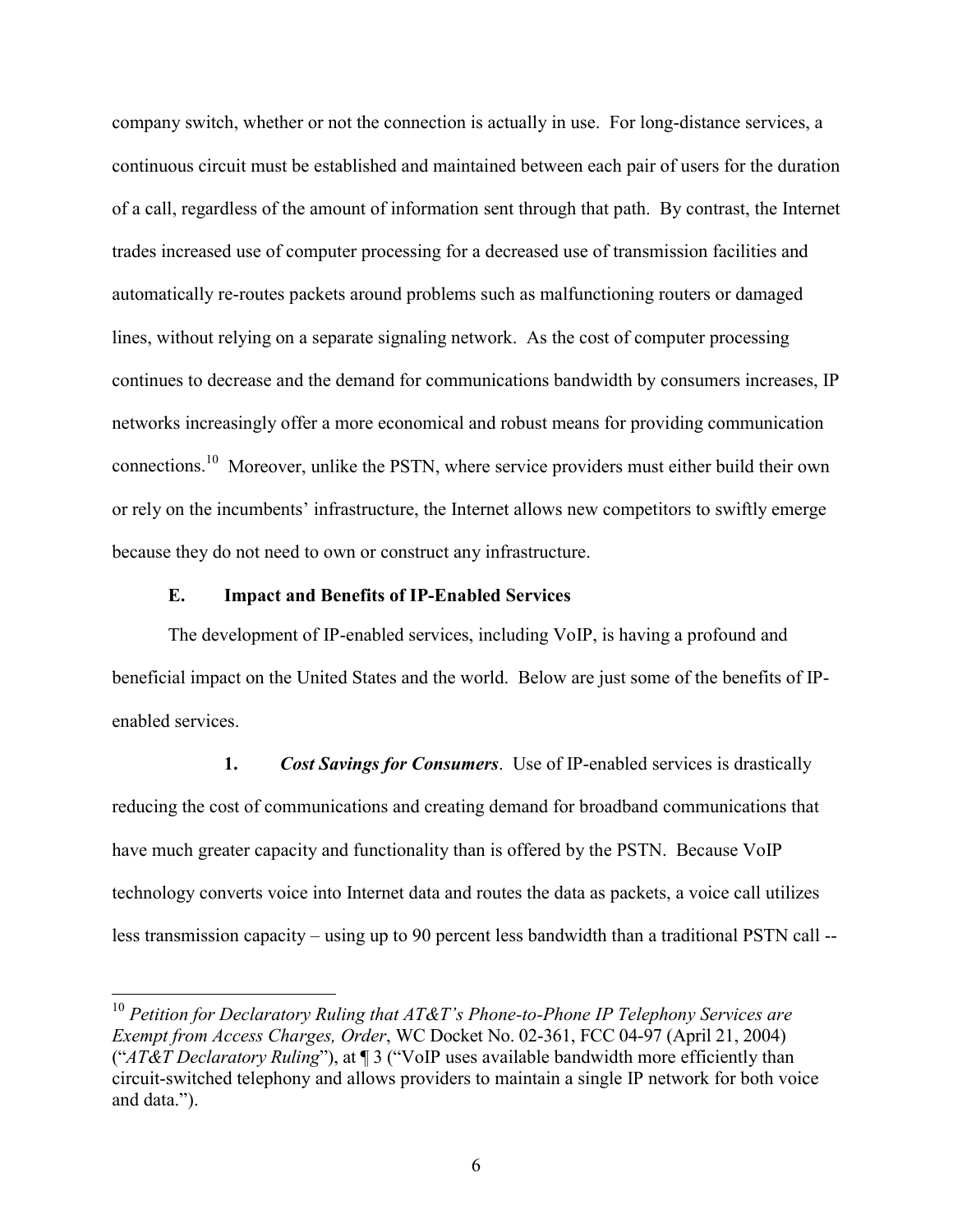making VoIP calls less expensive and more efficient.<sup>11</sup> Taking advantage of these differences, some entities can offer unlimited local and long distance calling for as little as \$29.95 per month. Internet telephony could save consumers between 40 percent and 60 percent on their phone bills.<sup>12</sup> The number of Internet-based phone lines is projected to grow from well under a million in 2002 to more than 5 million by the end of  $2004$ <sup>13</sup> Another study has found that the average narrowband household could save \$8 per month by upgrading to broadband and using VoIP.<sup>14</sup> In the United States, hundreds of thousands of immigrants use VoIP to dramatically lower the cost of communicating with friends and relatives outside of the United States, through either personal computer-based VoIP or VoIP used by prepaid calling card companies. Phone-to-gateway network configurations, such as those offered by Callipso, provide those without a computer or broadband service what is often their only access to the benefits of the Internet.

 **2.** *Reduced Operational Costs*. The ability to use the Internet to provide voice eliminates the need to build a costly infrastructure, thereby reducing barriers to entry and facilitating competition. Moreover, IP networks are based on software and require less expensive hardware than that used with circuit-switched networks, thus making the network easier to modify and maintain, resulting in reduced operational costs. Experts estimate that a packet-switched network costs about one-third of a circuit-switched system with a 50-60 percent

1

<sup>11</sup> http://www.fwcs.co.uk/voip.htm

<sup>12</sup> Charles E. Ramirez, *Internet Phone Use Grows: Less Costly Service Is to be Offered by Major Firms in* '04, Detroit News, December 28, 2003.

<sup>13</sup> *Net Phones Start Ringing Up Customers*, Business Week, December 29, 2003, at 45 (citing study by Adventis Corp.).

<sup>14</sup> Parks Associates, *VoIP: At Last a Killer App?* (January 2004) (available at http://www.parksassociates.com).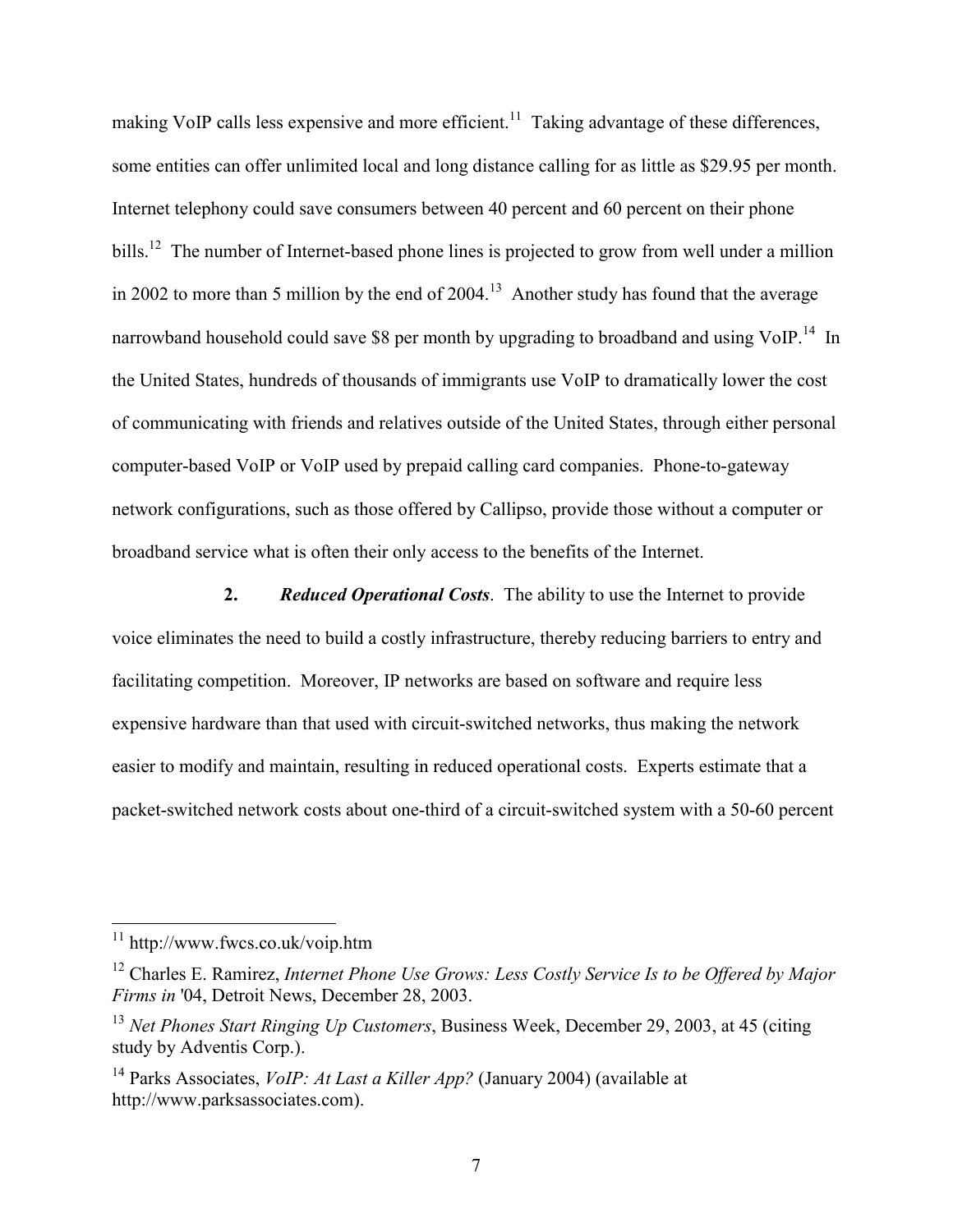reduction in operating costs.<sup>15</sup> The cost savings achieved by converging voice and data applications in one network make VoIP attractive for enterprises that have already deployed an IP network.

 **3.** *Advanced Features*. IP-enabled service providers are using broadband enabled VoIP to deliver innovative new features that go beyond traditional PSTN features.<sup>16</sup> For example, with an adapter and a broadband connection, consumers can now port phone numbers to any location, such as a hotel or vacation home. Consumers can also customize their telephone service, such as establishing a "quiet time" when calls are automatically routed to voice mail. Features such as Web-based call logs and voicemail enable users to review calls placed and received by date and time. Once limited to mobile phones, features such as distinctive rings, which alert users to the identity of a caller, are now available to VoIP consumers.

 **4.** *Increased Competition*. New providers of IP-enabled services are entering the market at unprecedented rates. Almost every major telecommunications provider is planning to offer Internet-based voice service to take advantage of the technology's lower costs and its capacity to deliver new and innovative services. While established telecommunications companies have been some of the first to enter the VoIP market, any entrepreneur with a bright idea and access to the Internet can provide a voice service. VoIP is enabling a host of new nontraditional competitors to enter the local voice market, spurring competition with the incumbent local exchange carriers ("ILEC"). Unlicensed wireless technology is also enabling competitors to offer VoIP without the need for a broadband connection. Net2Phone and IDT Corporation recently announced plans to offer the first commercial WiFi phone service in the United States,

1

<sup>15</sup> Bernard Simon, *A Bright New Day for theTelecom Industry, if the Public Will Go Along*, New York Times, January 12, 2004.

<sup>16</sup> See comparative features of broadband voice providers at http://www.roffe.net/voip/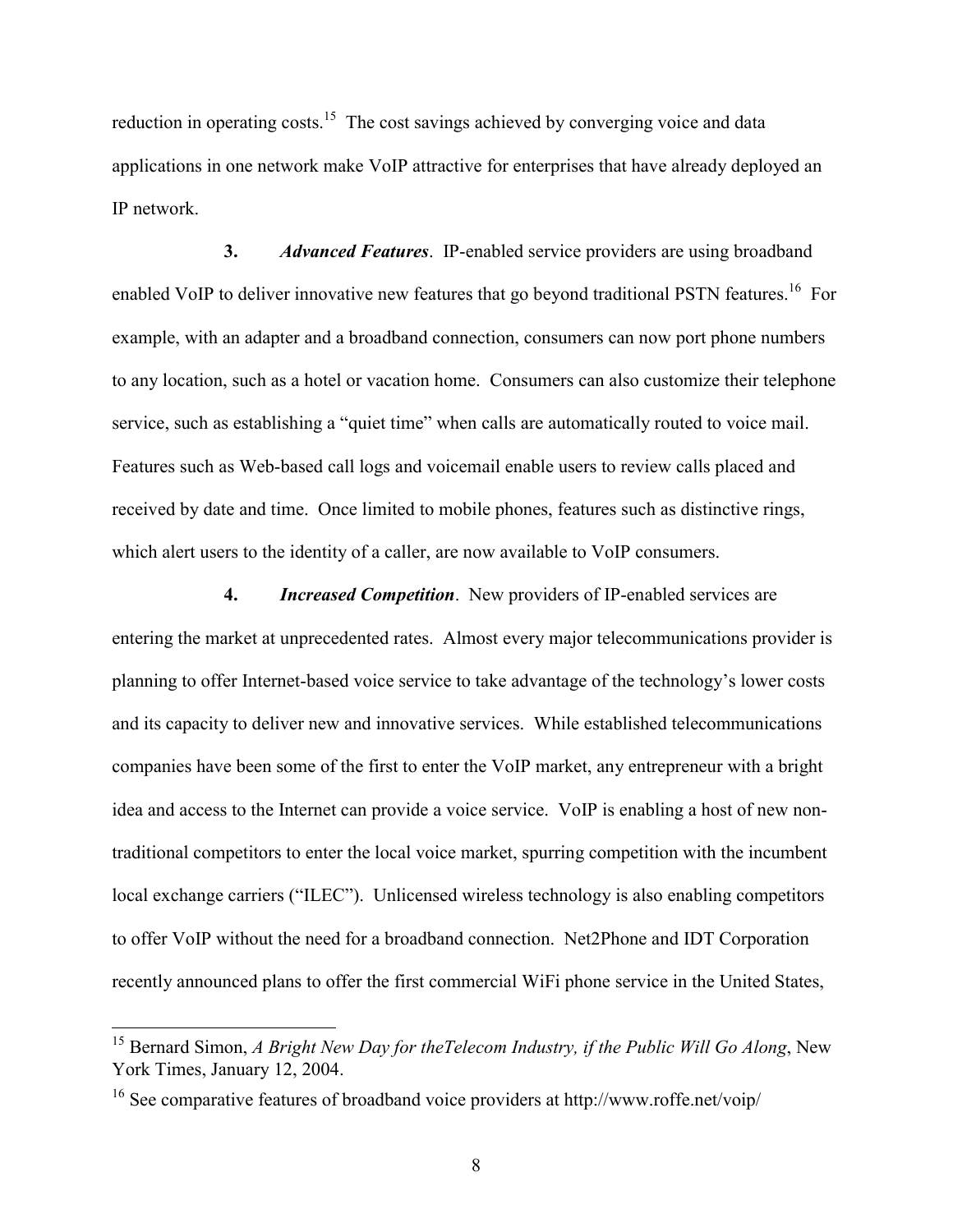allowing users in the Ironbound section of Newark, NJ to bypass local phone companies and make domestic and international phone calls using VoIP and a wireless connection to the Internet<sup>17</sup>

 **5.** *Increased Infrastructure Investment*. The growth of Internet voice is breathing new life into the technology sector, helping to increase investment in high-tech companies such as chipmakers, computer manufacturers, network equipment vendors, and service providers. U.S. carriers spent an estimated \$2 billion on VoIP equipment in 2003, an increase of approximately 10 percent from  $2002<sup>18</sup>$  In contrast, spending in the overall telecommunications equipment market declined by 20 percent in 2003. Investment in VoIP equipment is estimated to grow by 50 percent in  $2004<sup>19</sup>$  As the telecommunications sector begins its recovery, VoIP will be essential to sustaining robust growth and investment.

 **6.** *Accelerated Broadband Deployment*. VoIP may be the long awaited "killer application" for driving broadband subscribership.<sup>20</sup> There are already signs that consumers are flocking to broadband in order to take advantage of new broadband VoIP calling plans. The Yankee Group predicts that VoIP could spur new growth in untapped markets and

<sup>17</sup> "*IDT to Deploy America's First Commercial WiFi Phone Service; Ironbound Section of Newark, New Jersey To Be First Area Covered*" (available at http://www.80211bnews.com/publications/page207-822462.asp).

<sup>18</sup> Steve Rosenbush, *Telecommunications: Strong Signals the Bad Times Are Over*, Business Week, January 12, 2004, at 100.

<sup>&</sup>lt;sup>19</sup> Similarly, one study predicts that the market for all VoIP equipment, about \$1 billion in 2002, is likely to reach almost \$4.3 billion in 2006. *See Getting the Value From VOIP* (November 13, 2003) (available at:

*http://www.lightreading.com/document.asp?doc\_id=42831&site=lightreading*) (citing *Infonetics Research Inc., Next Gen Voice Quarterly Worldwide Market Share and Forecasts* (August 2003)).

<sup>&</sup>lt;sup>20</sup> *NPRM* ¶ 5 ("IP-enabled services generally – and VoIP in particular – will encourage consumers to demand more broadband connections, which will foster the development of more IP-enabled services.").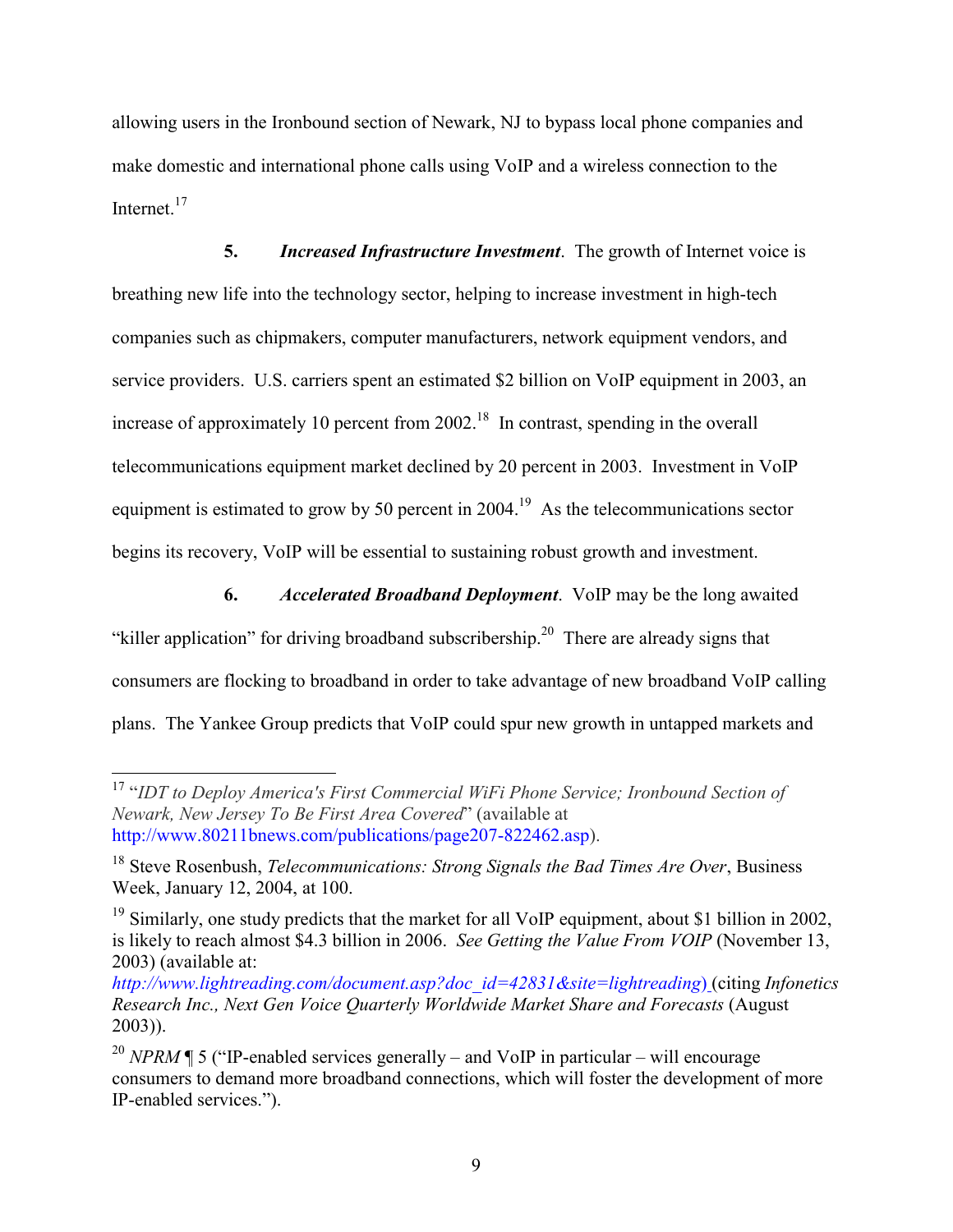enable entirely new business models. At present, only about 20 percent of Americans have subscribed to broadband.<sup>21</sup> Among those who do not have broadband, approximately 70 percent report that broadband is too expensive.<sup>22</sup> VoIP, however, can overcome price barriers by dispersing the cost across both products – voice and broadband. While broadband penetration rates currently drive VoIP adoption, VoIP could become the application to drive future broadband adoption.23 One study estimates that widespread adoption of broadband could add \$500 billion to the economy<sup>24</sup> and generate more than 1.2 million jobs.<sup>25</sup> In the next five years, the proliferation of VoIP services will create huge opportunities for consumers and even greater growth for broadband providers.

**7.** *Emergency Services.* VoIP is also able to deliver advanced emergency services, such as the ability to deliver reverse 911 and to conference in rescue workers on the way to an emergency scene. As Chairman Powell recently noted:

"The 911 system is vital in our country, but it is limited functionally. In most systems, it primarily identifies the location from which the call was made. But an Internet voice system can do more. It can make it easier to pinpoint the specific location of the caller in a large building. It might also hail your doctor, and send a text or Instant Message alert to your spouse."<sup>26</sup>

1

<sup>23</sup> *Id.*

25 Stephen B. Pociask, TeleNomic Research LLC, *Building a Nationwide Broadband Network: Speeding Job Growth* (February 25, 2002) (available at: http://www.newmillenniumresearch.org/event-02-25-2002/jobspaper.pdf).

<sup>21</sup> The Yankee Group, *VoIP: Influencers and Drivers in the Emerging Broadband Telephony Market* (April 22, 2004).

 $^{22}$  *Id.* 

<sup>24</sup> Robert W. Crandall and Charles L. Jackson, *The \$500 Billion Opportunity: The Potential Economic Benefit of Widespread Diffusion of Broadband Internet Access* (July 2001).

<sup>26</sup> *Remarks of Chairman Powell, The National Press Club* (January 14, 2004) (available at: http://hraunfoss.fcc.gov/edocs\_public/attachmatch/DOC-242885A1.doc).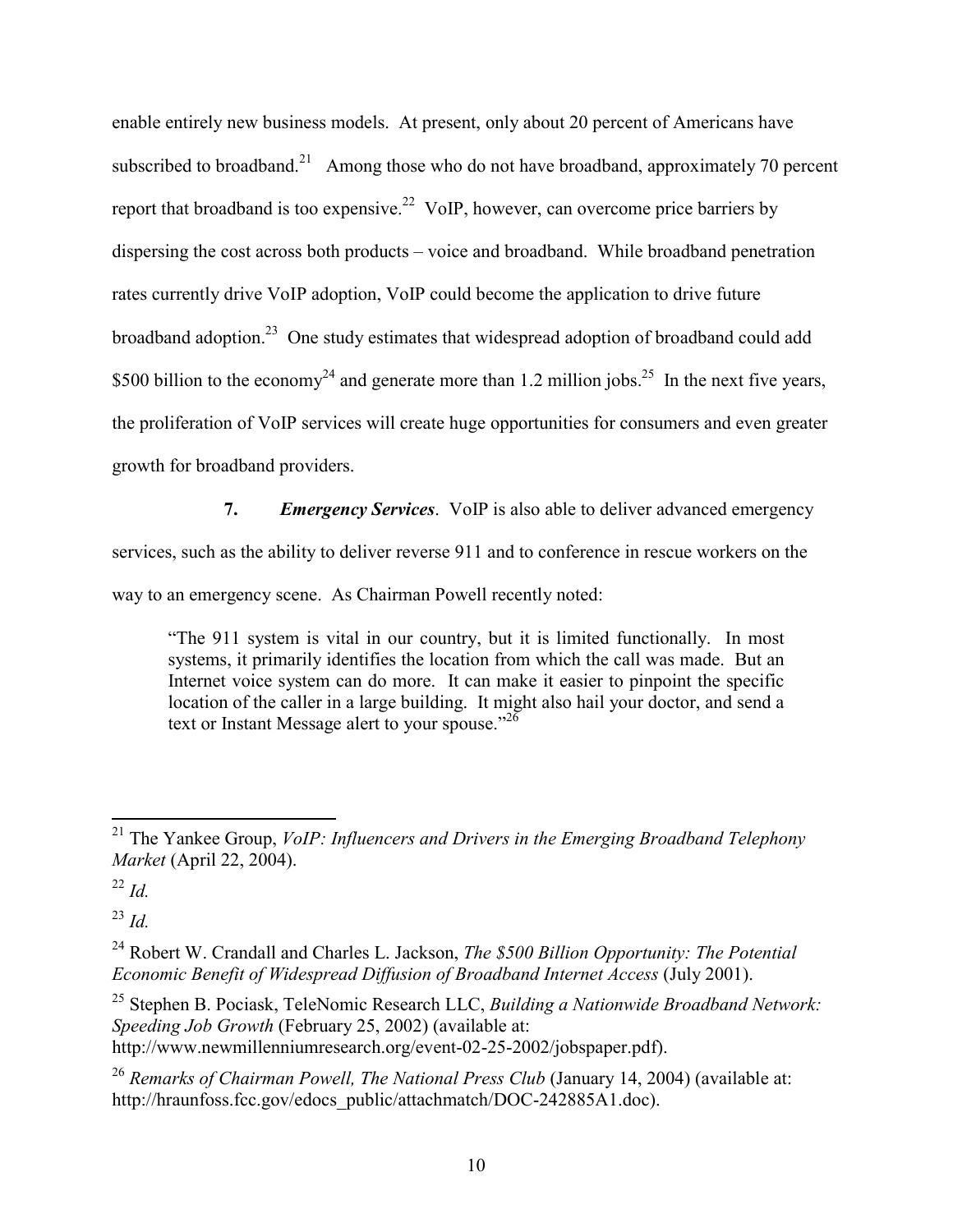Some local governments are already using VoIP to deliver advanced emergency benefits. For example, Herndon, Virginia is using a VoIP system that automatically displays a picture of a missing child and possible suspects to VoIP phones equipped with special screens used by municipal workers.<sup>27</sup> Moreover, the Department of Commerce has combined its voice system with its emergency broadcast system, creating a reverse 911 system whereby users are contacted in the case of an emergency.<sup>28</sup> Eventually, IP networks will allow PSAPs to lower costs and to move more quickly in the event of an emergency.<sup>29</sup> Moreover, an IP-enabled PSAP will be better equipped to handle multimedia information and better respond to people with disabilities who may rely upon text- or video-enabled signing to communicate in an emergency.

 **8.** *Rural America*. IP-enabled services are also benefiting rural America. One of the goals of universal service is to provide affordable voice communications to rural America, and no technology offers more promise for achieving this goal than VoIP.<sup>30</sup> Experts estimate Internet telephony could save consumers between 40 percent and 60 percent on their phone bills.<sup>31</sup> Moreover, VoIP is the application that will drive broadband deployment, including in rural America where access to broadband lags behind the rest of the nation.

1

<sup>27</sup> *Net Phones Start Ringing Up Customers*, Business Week, December 29, 2003, at 45.

<sup>28</sup> William Jackson, "*With VoIP, Digital Department Comes of Age at Commerce*" (available at: https://secure.cio.noaa.gov/hpcc/docita/files/with\_voip\_digital\_department\_comes\_of\_age\_at\_co mmerce 09162003.pdf).

<sup>29</sup> *Testimony of Professor Henning Schulzrinne, Department of Computer Science, Columbia University at FCC's Internet Policy Working Group E911 Solutions Summit* (March 18, 2004) (available at: http://www.fcc.gov/ipwg/E911SummitHenning.pps).

<sup>30</sup> *Testimony of Tom Evslin, CEO, ITXC, at FCC's VoIP Forum* (December 1, 2003) (available at: http://www.fcc.gov/voip/voipforum.html).

<sup>31</sup> Charles E. Ramirez, *Internet Phone Use Grows: Less Costly Service Is to be Offered by Major Firms in* '04, Detroit News, December 28, 2003.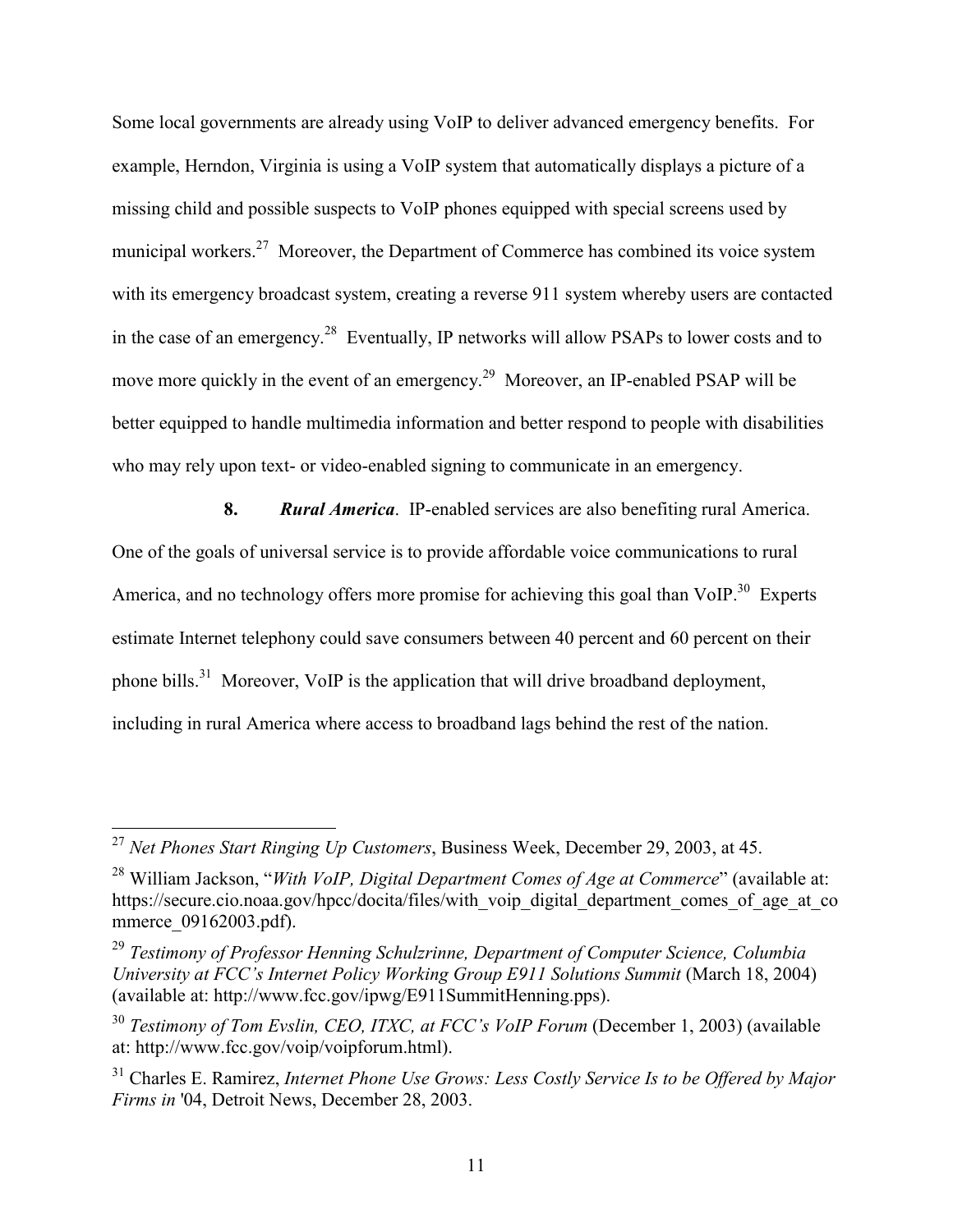**9.** *Disabled Persons*. IP-enabled services are also providing new opportunities for the disabled. The National Federation of the Blind uses IP-based phone services to provide a free newspaper reading service that uses voice synthesis to allow users to change voice speed and to search for words.<sup>32</sup> Avaya has just released a program that allows the functionality of a phone to be accessible to the blind without requiring any changes to the phone.33 Blind employees at the Department of Education use IP communications to check email remotely through the Department's voicemail system.<sup>34</sup> Trace Center and Gallaudet University are currently working with Cisco on a technique that would allow every phone within the organization to be instantly capable of text communication simply by installing a software program on the call manager server. This enables a deaf person to communicate in text (or in text and voice) without needing any special equipment and without changing the software on the phones.35 The Washington School for the Deaf in Vancouver, Washington has used IP communications to afford equal access to communications services to deaf, hard-of-hearing, and hearing employees alike. $36$ 

<sup>32</sup> *Free Service to Those Who Cannot Read Regular Newsprint*! (available at: http://www.nfb.org/newsline1.htm); *see also* USA Datanet Corporation *ex-parte*, WC Docket No. 02-361 (February 2, 2004).

<sup>33</sup> Gregg C Vanderheiden Ph.D, *Access to Voice over Internet Protocol* (December 2003) (available at: http://www.tracecenter.org/docs/2003-NMRC-VoIP-Access/).

<sup>34</sup> News Release, *Cisco IP Communications System Improves Productivity for Disabled at Washington School for the Deaf and U.S. Department of Education* (available at: http://newsroom.cisco.com/dlls/2004/prod\_020904c.html).

<sup>35</sup> Gregg C Vanderheiden Ph.D, *Access to Voice over Internet Protocol* (December 2003) (available at: http://www.tracecenter.org/docs/2003-NMRC-VoIP-Access/).

<sup>36</sup> News Release, *Cisco IP Communications System Improves Productivity for Disabled at Washington School for the Deaf and U.S. Department of Education* (available at: http://newsroom.cisco.com/dlls/2004/prod\_020904c.html).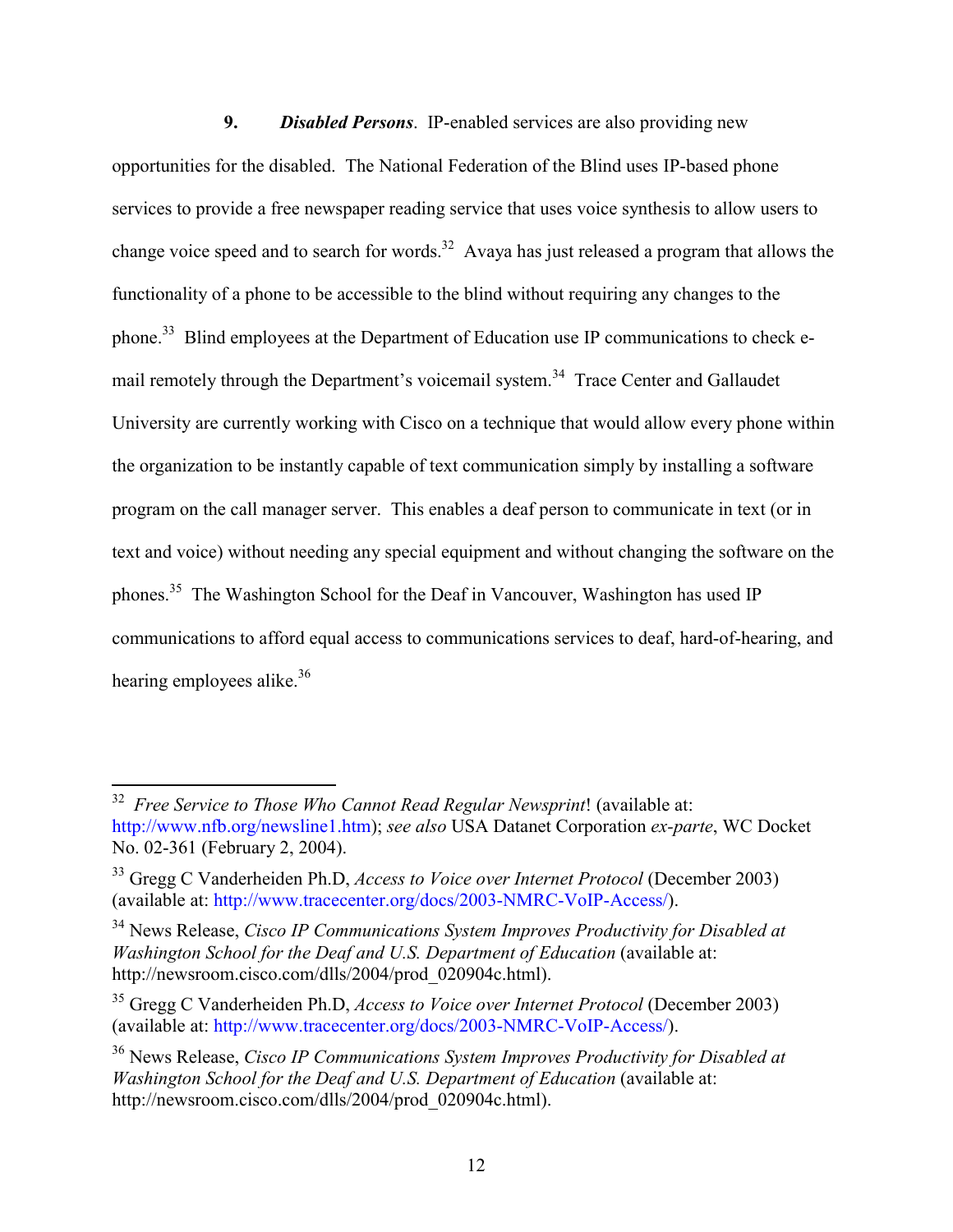**10.** *Government*. The federal government itself is adopting VoIP to achieve a wide variety of cost saving and service benefits. The Department of Commerce, Food and Drug Administration, Census Bureau, Environmental Protection Agency, and Peace Corps, among other governmental entities, use some form of VoIP technology.<sup>37</sup> One study suggests that governments at all levels could save as much as  $$3-10$  billion by using VoIP.<sup>38</sup> The National Aeronautics and Space Administration ("NASA") used VoIP technology during a simulated mission to Mars.<sup>39</sup>

 **11.** *Increased Worker Productivity*. IP-enabled services are also increasing the productivity of the American workforce by facilitating teleworking and a distributed workforce. For example, by dialing into a corporate IP PBX system, home-based workers can receive all of the features and benefits of the corporate VoIP network. IP-enabled services also allow businesses to connect remote offices and reduce the cost of communicating with overseas divisions. Use of IP networks also reduces operational costs because far fewer technicians are required to run and maintain an IP-based network.

 The convergence of voice and data now allows companies to distribute work in new ways. JetBlue, for example, has established a "virtual call center" whereby reservation agents can answer VoIP calls at home that integrate passenger data with a consumer voice call.<sup>40</sup> The

<u>.</u>

<sup>37</sup> PlanetGov, *Multiservice/Convergence Technologies* (available at: http://www.planetgov.com/ns/consulting/solcontech.htm).

<sup>38</sup> *Government Could Save \$3-10 Billion with VoIP, Study Says* (available at: http://www.forrelease.com/D20040211/nyw195.P1.02112004183814.23019.html) (citing study by Alexis de Tocqueville Institution).

<sup>39</sup> News Release, *NASA's Simulated Mars Mission Uses Shoreline IP PBX for Voice Communications* (January 26, 2004) (available at: http://www.shoretel.com/STCorp/press/2004- 01-26-2.aspx).

<sup>40</sup> Heather Green, *Companies That Really Get It*, Business Week, August 25, 2003, at 144; Robert D. Hof, *Why Tech Will Bloom Again*, Business Week, August 25, 2003, at 64.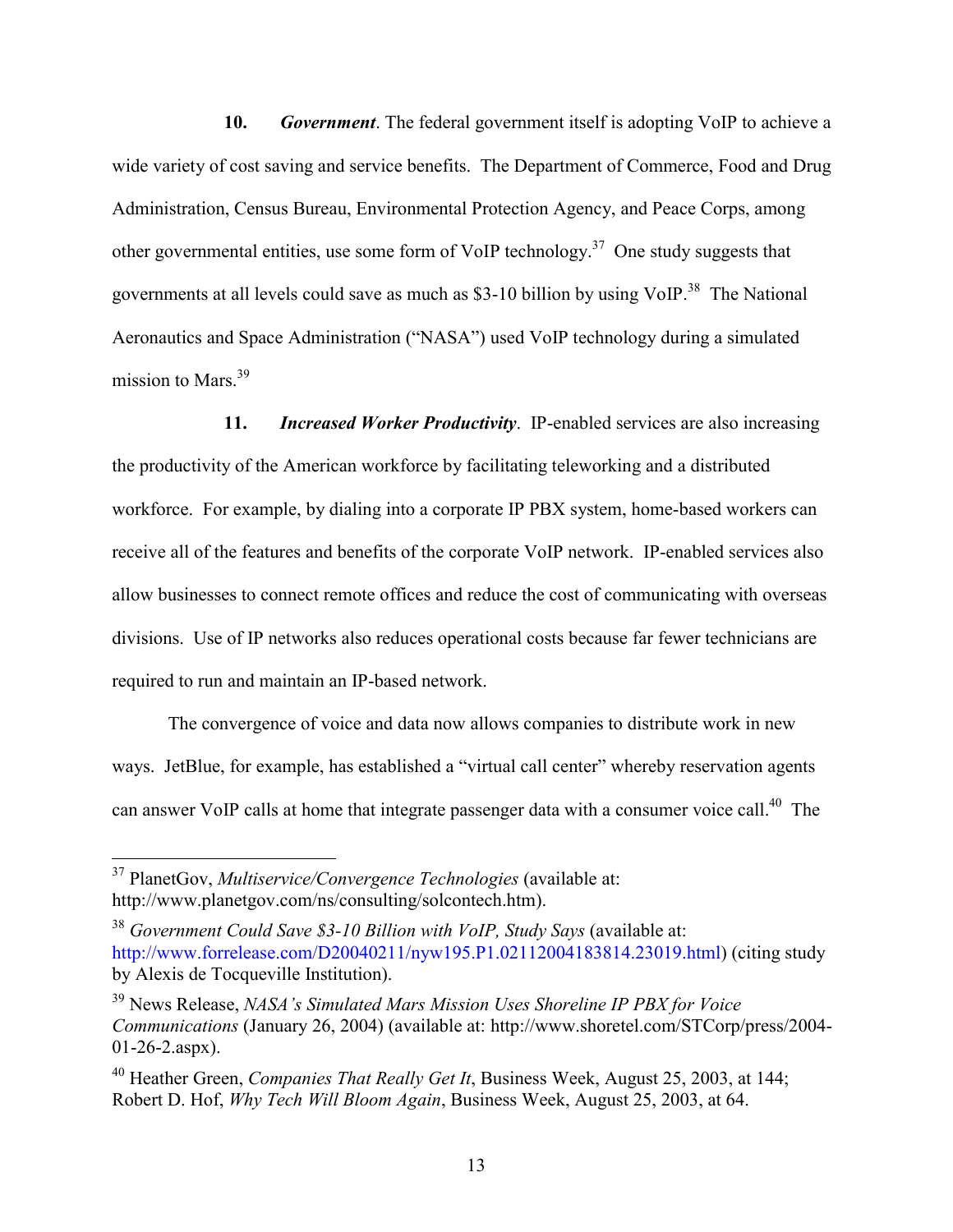agents use special application software on a VoIP Softphone that connects them to the airline's Internet telephony switch, which routes customer reservations calls to them. These work-fromhome agents handled 9.6 million calls in 2003. By allowing agents to work from home, IP technology has eliminated the need for a costly physical space and has driven major productivity improvements. Moreover, by cutting call center costs, the virtual call center decreases the pressure on companies such as JetBlue to establish call centers overseas.<sup>41</sup>

 **12.** *International*. Perhaps the most dramatic impact of IP-enabled services has been in certain foreign markets, where VoIP has been a leading force for lowering costs to consumers, increasing competition, and increasing deployment of broadband. According to Telegeography, international VoIP traffic increased by 80 percent to 18.7 billion minutes, and comprised approximately 10.8 percent of all international call traffic.<sup>42</sup> International calling rates have dropped 80 percent over the last two decades, much of which can be attributed to low cost VoIP which accounts for 12 percent of international call traffic.<sup>43</sup> VON Coalition members have persuasively invoked the United States regulatory model in lobbying overseas governments, such that in former monopoly markets the first steps toward deregulation have included implementing low-cost VoIP. For example, one VON Coalition member enabled a local carrier in Bolivia to take advantage of deregulation and become a domestic and international long distance carrier on the day Bolivia deregulated its telephony markets. Less than two years later, that carrier now has more than 40 percent market share in several regions of the country and

<sup>41</sup> David Whelan, *The Slipper Solution: JetBlue has figured out how to please critics of offshoring--and company cost-cutters. Let call-center employees work at home,* Forbes (available at: http://www.forbes.com/business/forbes/2004/0524/064.html).

<sup>42</sup> *NPRM* at n.34 (citing *Telegeography 2004*).

<sup>43</sup> Mike Angell, *Internet Calling Posing A Threat To Landline Phone Companies*, Investors Business Daily (May 18, 2004).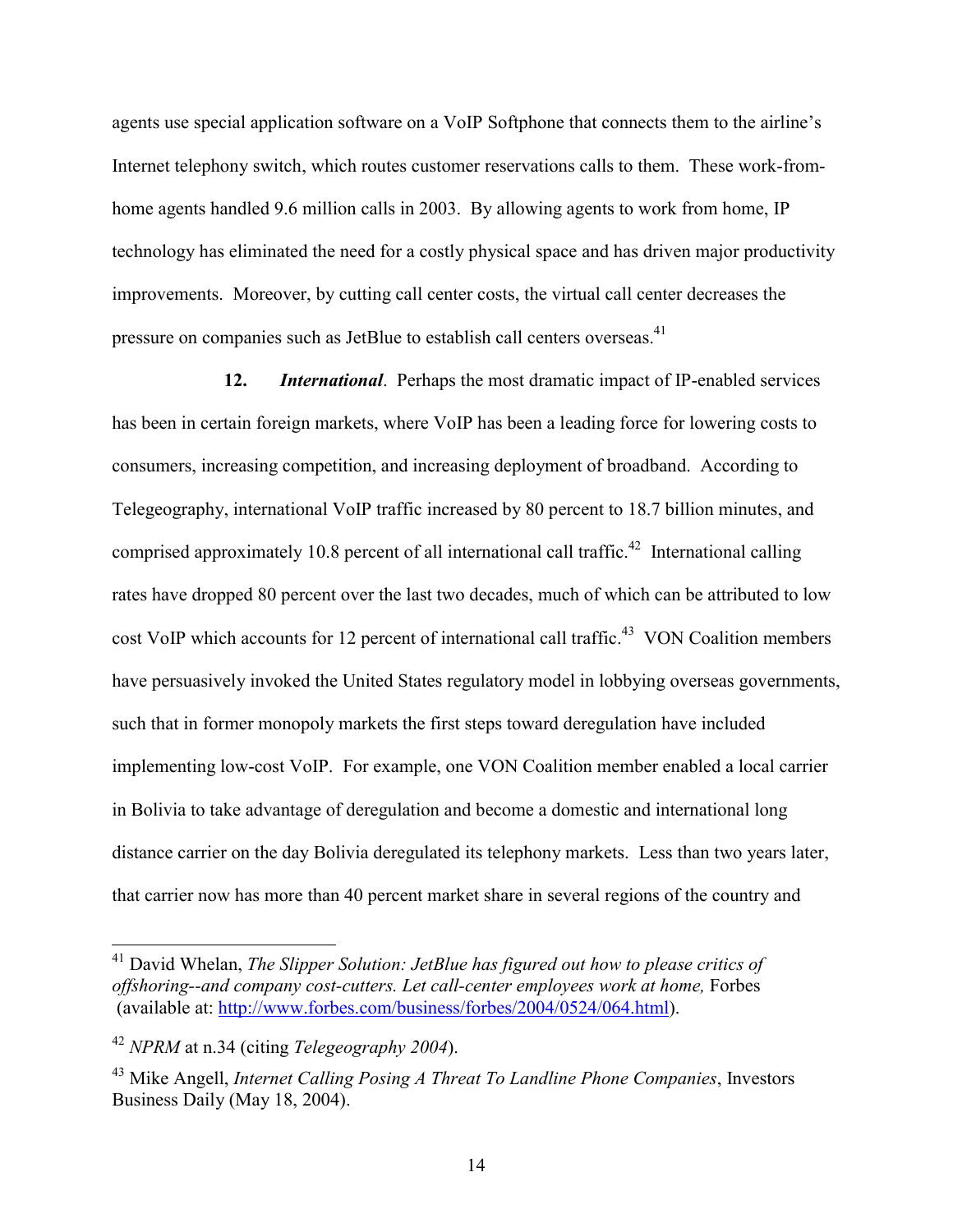averages 10-15 percent market share country-wide. Consumer rates for voice communications in Bolivia have been reduced 40 percent in a year. Similarly, rates to and from India have fallen remarkably since that country's April 2002 deregulation and are continuing to fall. Much of the voice traffic to and from India is now traveling over the Internet, with a recent iLocus study concluding that VoIP is positioned to account for over 60 percent of India's international long distance traffic by the year  $2007<sup>44</sup>$  India has been able to accomplish this because of the rapid deployment and flexibility afforded by VoIP.

### **F. Gradual Development of IP-Based Services**

1

 While IP-enabled services offer great promise, they are still in the nascent stages of development. The deployment of IP-enabled services, for example, has not had significant impact on the revenue of traditional, domestic, circuit-switched telephone companies. The use of VoIP by immigrants, in the enterprise setting, and by broadband consumers is not coming at the expense of ILEC revenues. Moreover, IP-enabled services have not been demonstrated to have a significant impact on universal service or access charge revenues.

 One factor contributing to this minimal impact is the currently *de minimis* penetration rate for VoIP. While the number of Internet-based phone lines is projected to grow from well under a million in 2002 to more than 5 million by the end of  $2004<sup>45</sup>$  this represents a tiny fraction of the 113 million households where the traditional phone line will still be the primary line. Given that only approximately 60 percent of American households own  $PCs^{46}$  and only 20

<sup>44</sup> *VoIP to grab 61 percent of ILD traffic by 2007*, *Convergence plus* (June 9, 2003) (available at: http://www.convergenceplus.com/jun03%20india%20telecom%2002.html).

<sup>45</sup> *Net Phones Start Ringing Up Customers*, Business Week, December 29, 2003, at 45 (citing study by Adventis Corp.).

<sup>46</sup> Jane Weaver, *Saying 'No Thanks' to the Internet: Online Growth in U.S. Flattens as Some Simply Opt Out* (April 16, 2004) (available at: http://msnbc.msn.com/id/3078958/); *NTIA, A Nation Online: How Americans are Expanding their Use of the Internet: a February 2002 Joint*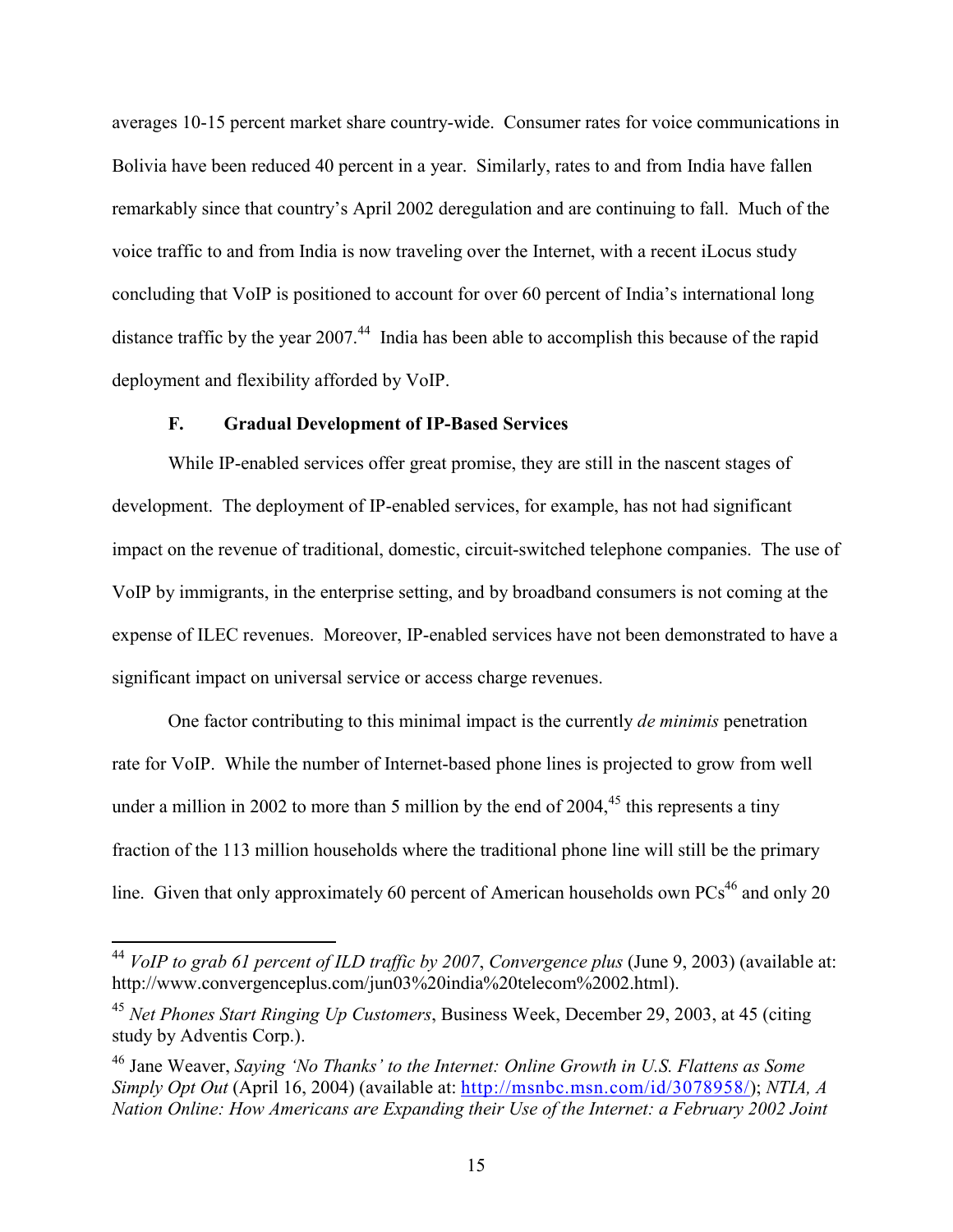percent have access to broadband, $47$  the number of people who can take full advantage of broadband-enabled VoIP applications is still limited.

### **G. "Hands-Off" Regulatory Approach to IP-Enabled Services**

The growth of IP-enabled services has been propelled in part by the U.S. Government's

"hands-off" regulatory approach. Since the inception of voice over the Internet, the Commission

has consistently declined to regulate. The Commission articulated its policy in its 1998

*Universal Service Report to Congress*, which discusses various scenarios for what it called "IP

telephony."48 The *Report to Congress* discusses the difficulty of categorizing VoIP and the

extent to which many of its deployments have characteristics of unregulated, information

services.<sup>49</sup> As a result, the Commission expressly deferred any definitive pronouncements

regarding VoIP, including phone-to-phone VoIP. *Report to Congress* ¶ 83. As the Commission

explained, "[w]e recognize that new Internet-based services are emerging, and that our

 $\overline{a}$ 

application of statutory terms must take into account such technological developments. . . . We

*Study by the U.S. Economics and Statistics Administration and the National Telecommunications and Information Administration* (February 2002) (available at: http://www.ntia.doc.gov/ntiahome/dn/).

47 Instate/MDR, *Reaching Critical Mass: The US Broadband Market* (March 2004) (available at www.instat.com).

<sup>48</sup> *Federal-State Joint Board on Universal Service,* Report to Congress, 13 FCC Rcd 11501, ¶¶ 83-93, 98 (1998) (*"Report to Congress"*) (also referred to as the "Stevens Report"). The *Report to Congress* addressed many of the issues raised in a 1996 petition for rulemaking asking that IP telephony software and hardware providers be classified as common carriers. *Id.* at ¶ 83 n.172; *see America's Carriers Telecommunications Association, Provision of Interstate and International Interexchange Telecommunications Service via the "Internet" by Non-Tariffed, Uncertified Entities, Petition for Declaratory Ruling, Special Relief, and Institution of a Rulemaking,* RM-8775 (filed March 4, 1996).

<sup>49</sup> As noted in a 1999 Commission Working Paper, "[a]s more services are offered that use the Internet Protocol in a packet-switched environment, it becomes increasingly difficult to determine where the telecommunications service ends and the information service begins." Jason Oxman, *The FCC and the Unregulation of the Internet*, OPP Working Paper No. 31, at 22. "Despite this difficulty, however, it remains important for the FCC to maintain the unregulated status of data services offered over telecommunications facilities." *Id.*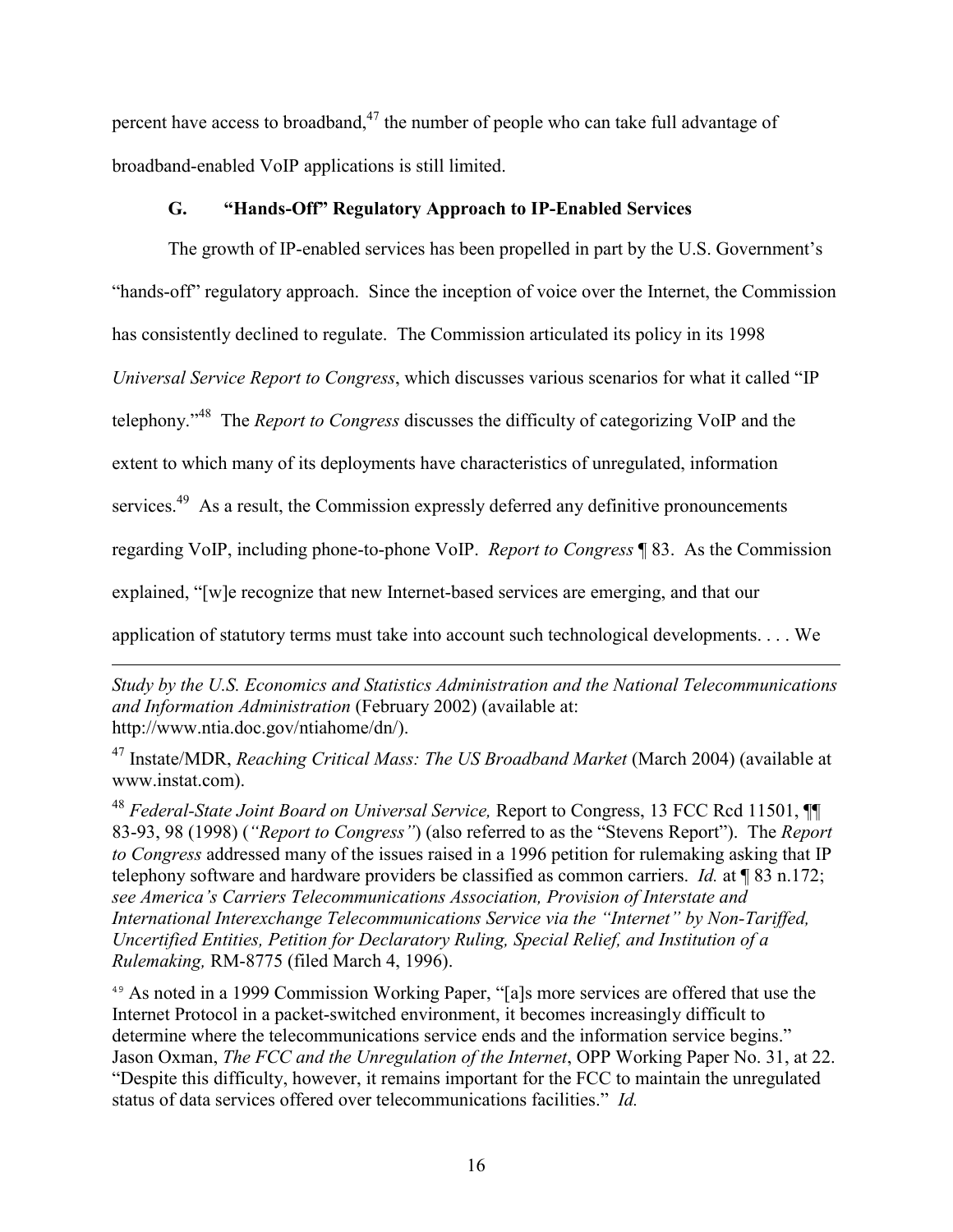do not believe . . . that it is appropriate to make any definitive pronouncements [regarding VoIP] in the absence of a more complete record focused on individual service offerings." *Id.* ¶ 90.

 In February of this year, the Commission continued its policy of refraining from regulating VoIP when it declared that pulver.com's FWD offering was an unregulated information service.<sup>50</sup> The Commission stated that its decision "formalize<sup>[d]</sup> [its] policy of nonregulation to ensure that Internet applications remain insulated from unnecessary and harmful economic regulation at both the federal and state levels." *Id*. ¶ 1.

 In contrast, two months after the FWD decision, the Commission ruled that AT&T's phone-to-phone IP telephony service is a telecommunications service upon which interstate access charges may be assessed. *See AT&T Declaratory Ruling*. The Commission's decision, however, was limited to one type of service, *i.e*., an interexchange service that: (1) uses ordinary customer premises equipment (CPE) with no enhanced functionality; (2) originates and terminates on the PSTN; and (3) undergoes no net protocol conversion and provides no enhanced functionality to end users due to the provider's use of IP technology. *Id*. ¶ 1. The Commission was careful to note that its decision "in no way precludes the Commission from adopting a fundamentally different approach when it resolves the IP services rulemaking, or when it resolves the *Intercarrier Compensation* proceeding." *Id*. ¶ 10. The Commission expressly limited the scope of its decision and did not reverse or limit its "hands off" regulatory approach to Enhanced Service Providers, which the Commission had previously exempted from paying access charges "to avoid disrupting the industry segment." *Id*. at 14 n.60.

<sup>50</sup> *Petition for Declaratory Ruling that pulver.com's Free World Dialup is Neither Telecommunications nor a Telecommunications Service*, *Memorandum Opinion and Order*, WC Docket No. 03-45, FCC 04-27 (February 19, 2004) ("*FWD Order*").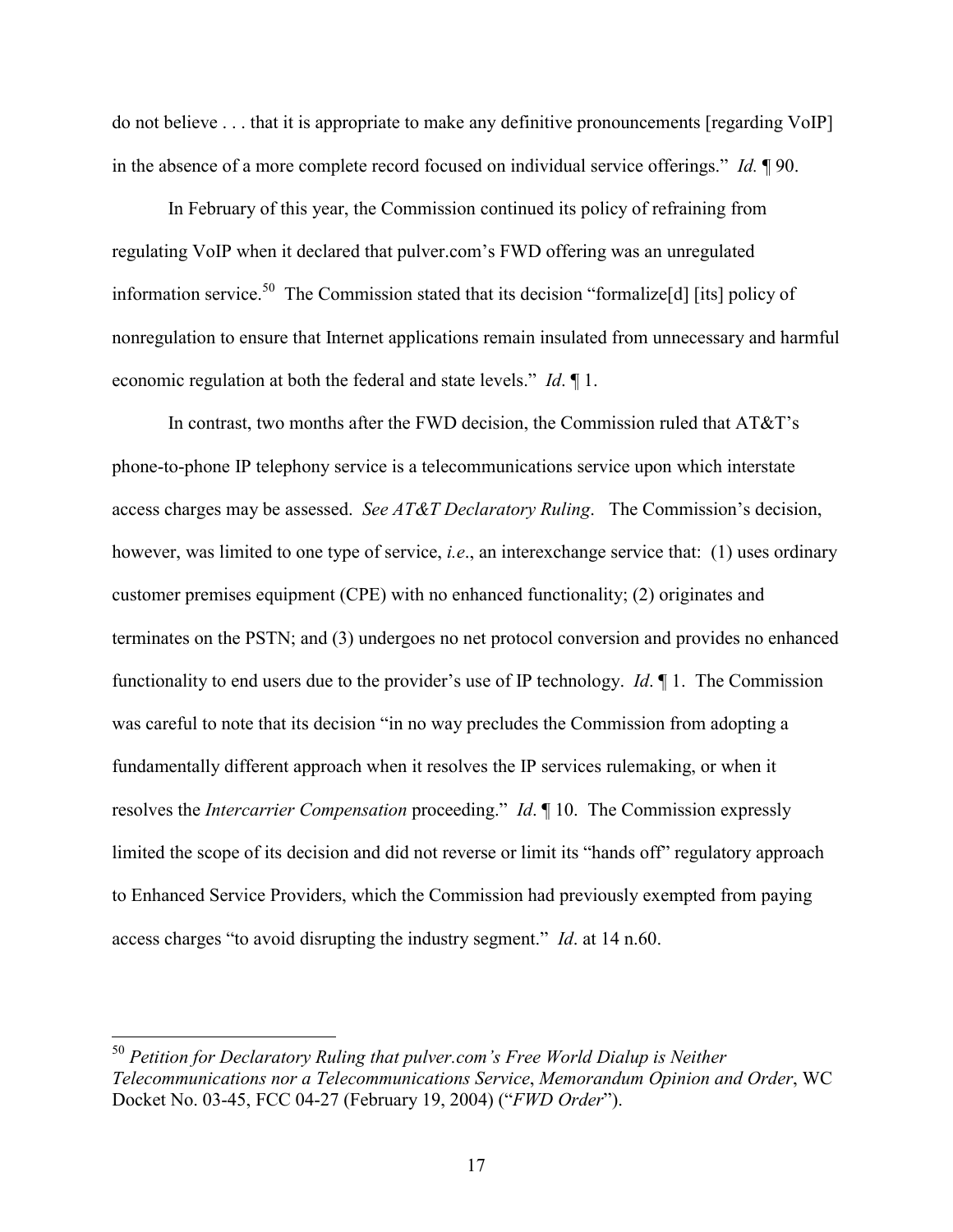On the international stage, the Commission has consistently and repeatedly voiced its support for the non-regulation of advanced technologies, including VoIP. For example, Chairman Powell urged attendees at the International Telecommunications Union's Second Global Symposium for Regulators to give "broadband and digital technologies" a minimally regulated environment "that is nurturing and will allow them to blossom and develop into the great platform that we envision."<sup>51</sup> Referring specifically to VoIP, Chairman Powell noted that "[i]n the United States we have yet to choose to regulate IP telephony and are confident of that decision. We do not assume it is simply a new form of an old friend."<sup>52</sup>In 2002, Commissioner Martin noted that "VoIP presents an incredible opportunity for consumers worldwide and we have found our approach has encouraged its development. At the same time, VoIP challenges settled definitions and preconceptions about what is voice and data, who provides which technology, and which regulatory boxes they should occupy."53 As International Bureau Chief Donald Abelson recently explained with respect to the Commission's consideration of the regulatory status of VoIP, "Nobody has figured out the magic solution. Few countries are as advanced as we.  $\dots$  They're all watching us, frankly, to see what we do."<sup>54</sup>

*NPRM*. In the above-captioned *NPRM*, the Commission is seeking comment on the impact IP-enabled services have had and will continue to have on the communications landscape. *NPRM* ¶ 1. The Commission asks whether it can best meet its role of safeguarding the public interest by continuing its established policy of minimal regulation of the Internet and the services

<sup>51</sup> *Remarks of FCC Chairman Michael K. Powell*, ITU 2<sup>nd</sup> Global Symposium for Regulators, Geneva, Switzerland (December 4, 2001).

1

<sup>52</sup> *Id.* 

<sup>53</sup> *Welcoming Remarks by Commissioner Kevin J. Martin to the African VoIP Conference,* Supercomm 2002, Atlanta, Georgia (June 5, 2002).

<sup>54</sup> *Abelson: Internet Issues Could Arise At ITU Conference*, TR Daily (May 20, 2004).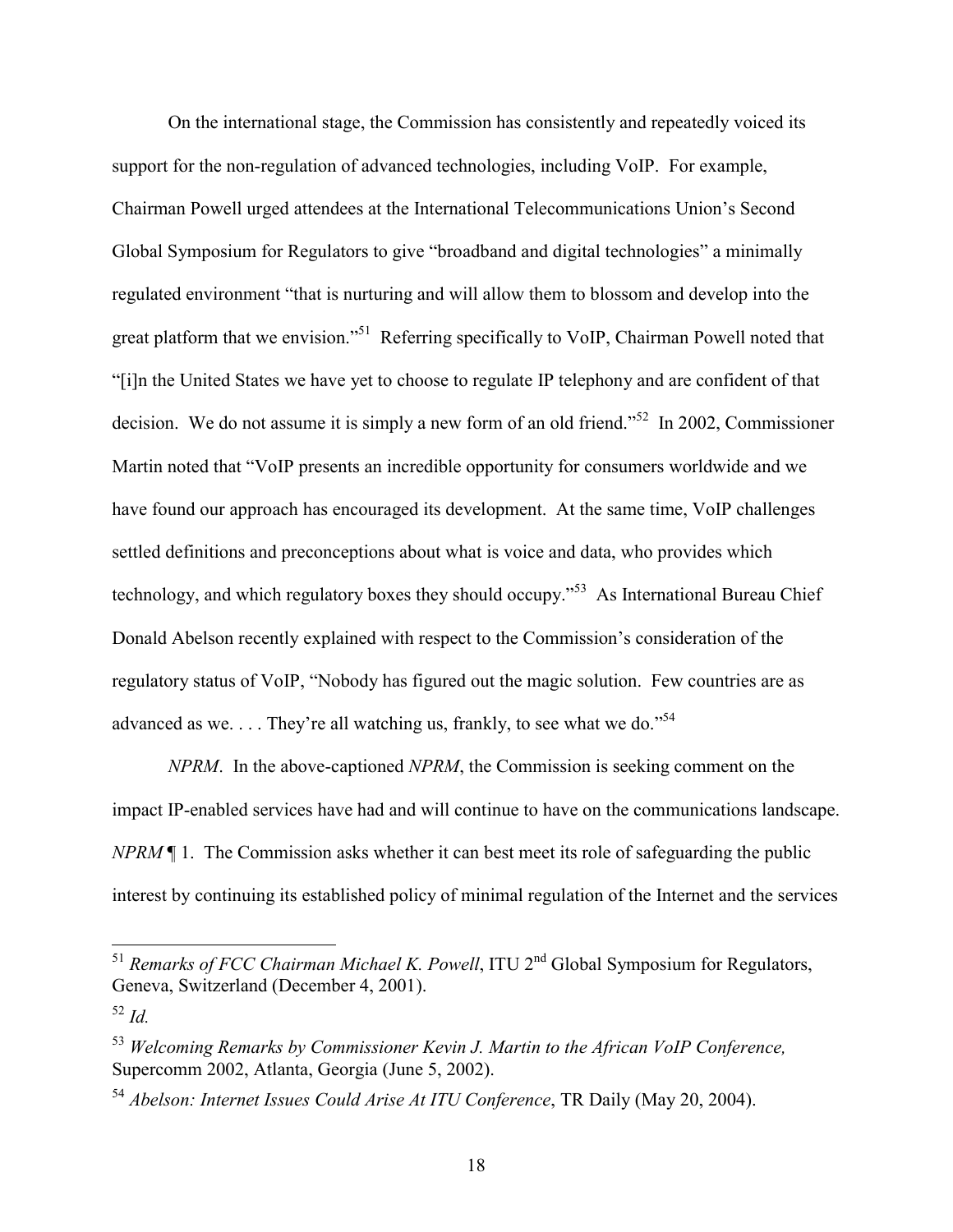provided over it. *Id*. ¶ 2. The Commission seeks comment on whether it should establish categories of IP-enabled services and, if so, what factors should distinguish the various categories. *Id*. ¶¶ 35-37. Of these categories, the Commission asks which should be classified as "telecommunications services" and which as "information services." *Id*. ¶¶ 42-44. The Commission also seeks input on the appropriate basis for asserting federal jurisdiction over the various categories of IP-enabled services. *Id*. ¶¶ 40-41. Finally, the Commission asks which specific regulatory requirements or benefits should apply to the specific categories of IP-enabled services. *Id.* ¶¶ 45-74.

#### **Discussion**

### **II. THE COMMISSION SHOULD CLASSIFY IP-ENABLED SERVICES AS INFORMATION SERVICES SUBJECT EXCLUSIVELY TO FEDERAL JURISDICTION**

#### **A. The Commission Should Avoid Any Attempt to Categorize IP-Enabled Services Into Existing Statutory Classifications**

 The Commission asks whether it would be useful to divide IP-enabled services into discrete categories, and, if so, how those categories should be defined. *NPRM* ¶¶ 35-37. Once those categories are established, the Commission asks which should be classified as "telecommunications services" and which as "information services." *Id*. ¶¶ 42-44.

Attempting to classify the "dizzying array"<sup>55</sup> of IP-enabled services into statutory boxes is a Herculean task that the Commission should refrain from undertaking. Classification of IPenabled services will necessarily engender a degree of arbitrary line drawing that will create uncertainty for service providers and burdens for the Commission. As explained in a 1999 Commission Working Paper, "[a]s more services are offered that use the Internet Protocol in a

<sup>&</sup>lt;sup>55</sup> *NPRM* at n.13 (noting the "dizzying array of IP-enabled services, ranging from presence management to multimedia conferencing to unified messaging"); *id*. ¶¶ 16-22 (discussing new IP-enabled services).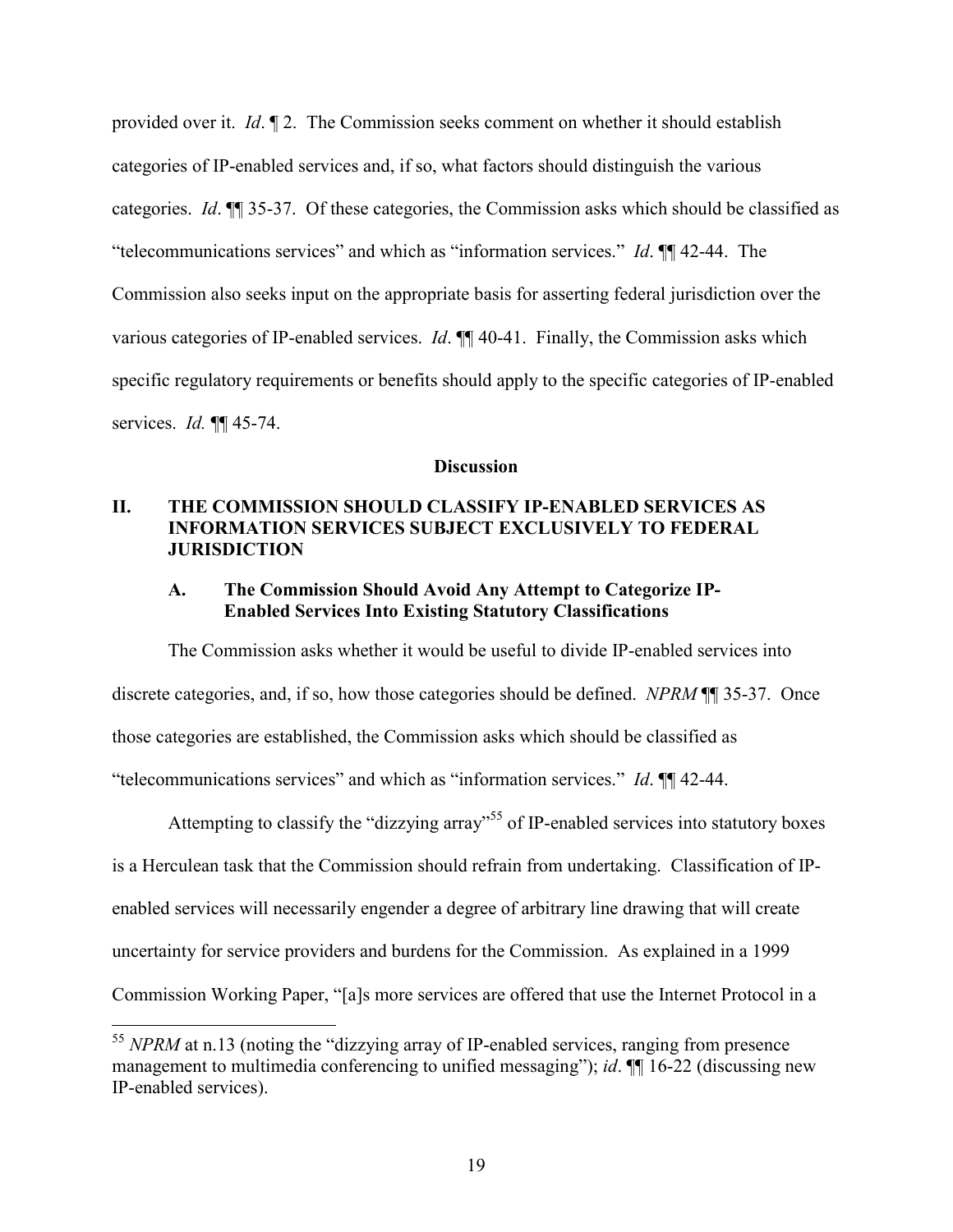packet-switched environment, it becomes increasingly difficult to determine where the telecommunications service ends and the information service begins."56 This statement is no less true today. IP-enabled services include a wide variety of network architectures, technologies, and applications. IP traffic travels as indistinguishable packets of digital bits, thereby blurring the lines between traditional services and categories.

 Ultimately, as networks move to an all IP-based world, all instant-messaging, videoconferencing, e-mail, IP television, and other technologies that utilize Internet communications are likely to have a VoIP component. The regulatory treatment decided in this proceeding will have a dramatic impact on how these future technologies will emerge. Consumer demand and not regulatory classifications should drive the evolution of these new IP-enabled products and services. For example, if "phone-to-phone" IP-enabled services are subject to different regulations than other IP-enabled services, this will prompt manufacturers to design devices that do not satisfy the definition of a "phone" rather than designing devices solely to meet consumer demand. Differential regulation is both undesirable and will lead to easy but uneconomic artifacts in implementation to escape regulation.

 Even if the Commission were to establish categories of IP-enabled services, there will always be uncertainty as to which category applies to a particular IP-enabled product or service. The Commission cannot predict the future of IP-enabled products and services. There will inevitably be some services that straddle the line between one or more categories, leading providers of these services to seek clarification from the Commission. In turn, such a service-byservice determination as to which category applies to a particular IP-enabled service will lead to

<sup>56</sup> Jason Oxman, *The FCC and the Unregulation of the Internet*, OPP Working Paper No. 31, at 22.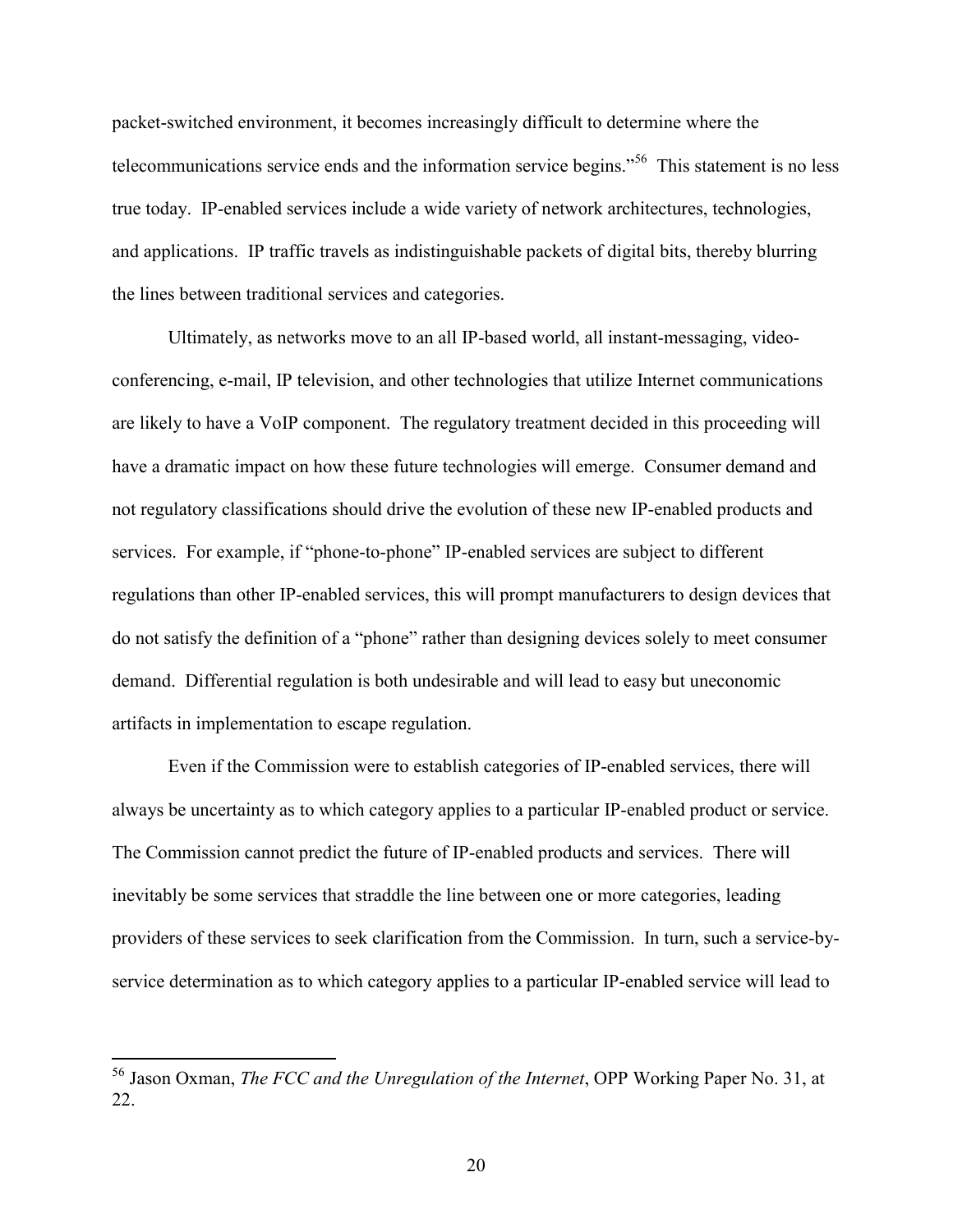uncertainty in the marketplace and will require an enormous expenditure of resources from both regulators and the regulated.

 For these reasons, the Commission should clarify that all IP-enabled services are "information" services subject to the Commission's ancillary jurisdiction under Title I of the Communications Act. Congress has provided the Commission with ancillary authority under Title I to impose regulations on information services as may be necessary to carry out its other mandates. *FWD Order* n.69. Using this authority, the Commission can selectively impose certain regulations on IP-enabled services only after a need for such regulation emerges as IPenabled services evolve.

#### **B. IP-Enabled Services Are Interstate in Nature and Should Thus Be Subject Exclusively to the Commission's Jurisdiction**

 Separate and apart from its finding that IP-enabled services are "information" services, the Commission should also clarify in this proceeding that IP-enabled services are "interstate" in nature and therefore subject exclusively to the Commission's jurisdiction. One of the inherent characteristics of IP-enabled services, and one of its advantages, is that it is entirely geographically neutral. There is no dedicated transmission facility required, there are no facilities required to be located locally. Internet traffic can travel anywhere in the world with no material difference in cost, and facilities which act on the call can be located anywhere.<sup>57</sup> Moreover, there is currently no method to identify or distinguish IP-voice from other IP traffic, or to determine the jurisdictional nature of the traffic. Any attempt by the provider to determine the content or jurisdiction of the transmission necessarily raises significant privacy issues that do not exist in the traditional circuit-switched environment.

<sup>&</sup>lt;sup>57</sup> *NPRM* ¶ 4 ("Packets routed across a global network with multiple access points defy jurisdictional boundaries.").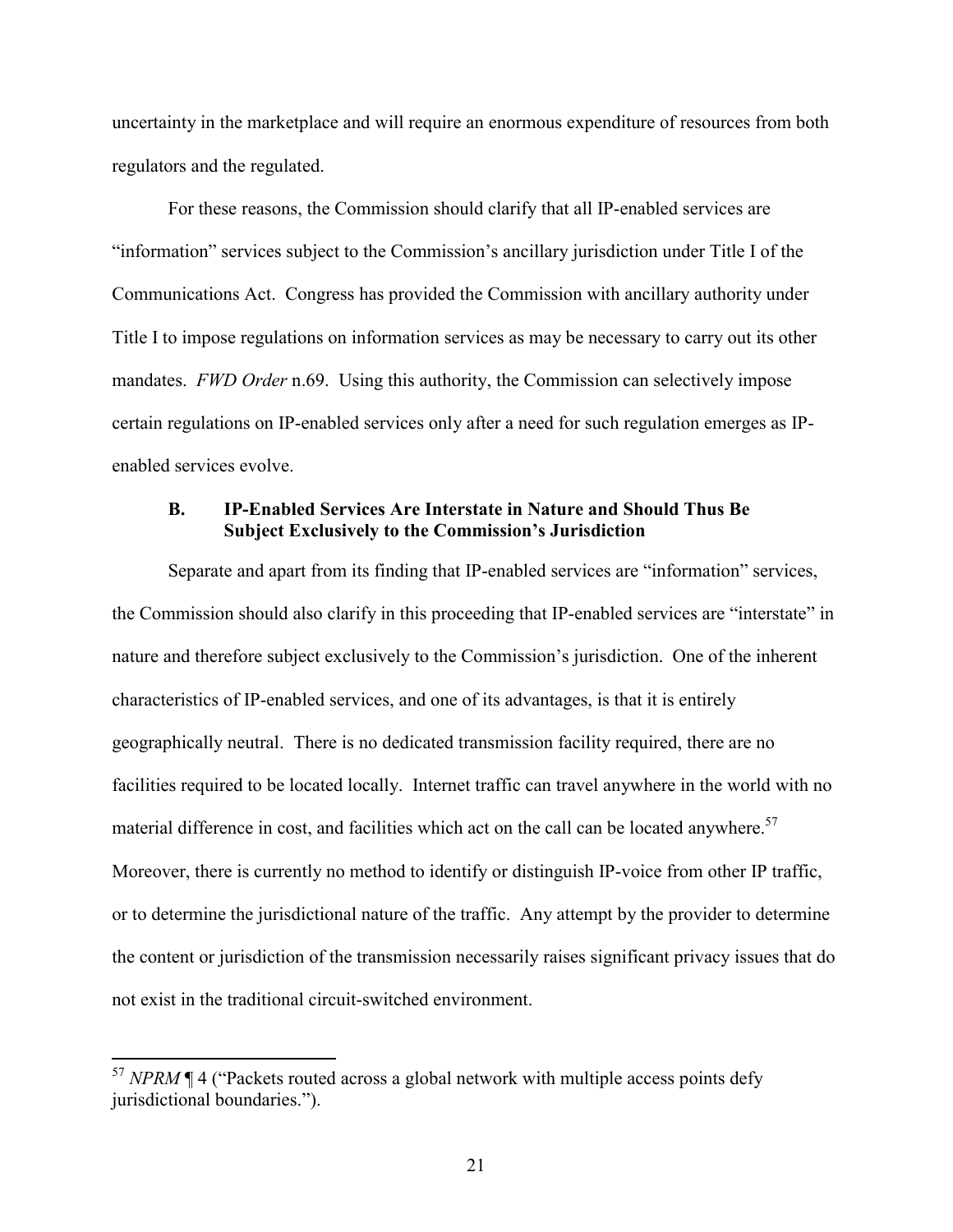For this reason, IP-enabled services can only be considered interstate in nature. Given the complexities associated with IP services, including the inseparability of interstate and intrastate IP communications, it is for the Commission – not the individual states – to determine whether and how to regulate IP-enabled services. Section 2(a) of the Communications Act gives the Commission exclusive jurisdiction over interstate communications and precludes state regulation of interstate communications. 47 U.S.C. § 152(a); *see also FWD Order* n.57. As it did with FWD and Internet Service Provider traffic, the Commission should clarify that all IPenabled services traffic, including VoIP, is jurisdictionally interstate, thereby placing it under the purview of federal regulators rather than state public utility commissions.<sup>58</sup>

 By declaring all IP-enabled services traffic, including VoIP, to be jurisdictionally interstate, the Commission will be avoiding a patchwork of state regulation, which risks a chilling effect on innovation and competition:

If federal rules governing Internet telephony are problematic, state regulations seem even harder to justify. . . .There is a good argument that Internet services should be treated as inherently interstate. The possibility that fifty separate state commission could choose to regulate providers of Internet telephony services within their state[s] (however that would be defined), already may be exerting a chilling influence on the Internet telephony market.<sup>59</sup>

The specter of state-by-state regulation of VoIP resurfaced last week when the New York Public

Service Commission ("NYPSC") declared that Vonage is a "telephone corporation" under New

<sup>58</sup> *See FWD Order ¶¶* 15-25; *Implementation of the Local Competition Provisions in the Telecommunications Act of 1996, Inter-Carrier Compensation for ISP-Bound Traffic*, *Declaratory Ruling and Notice of Proposed Rulemaking*, 14 FCC Rcd 3689 (1999) (subsequent history omitted); *In the Matter of Starpower Communications v. Verizon South, Inc.*, 17 FCC Rcd 6873, ¶ 30 (2002) ("ISP-bound traffic is jurisdictionally interstate.").

<sup>59</sup> Kevin Werbach, FCC Office of Plans and Policy, *Digital Tornado: The Internet and Telecommunications Policy,* at 40 (March 1997).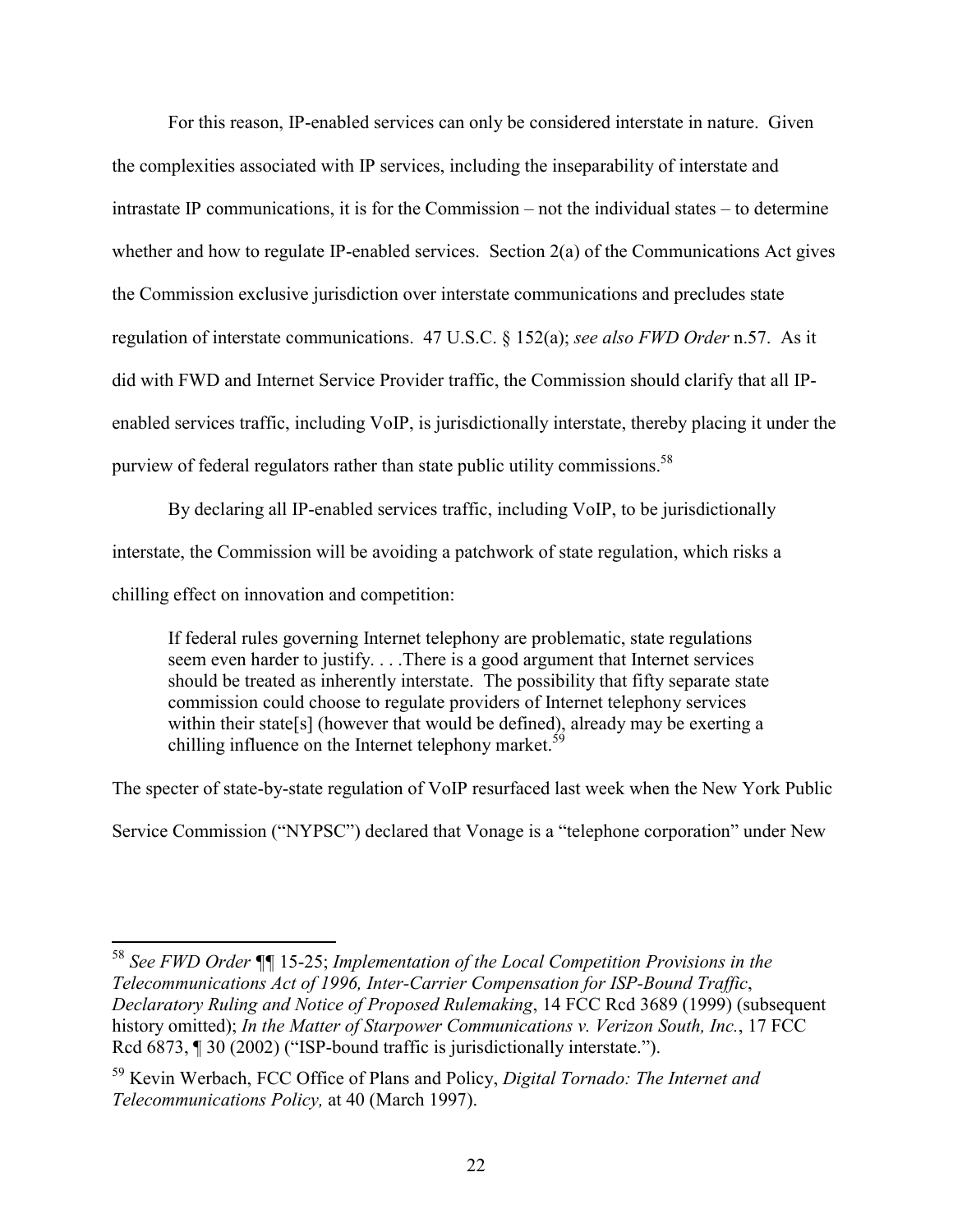York law and is therefore subject to the jurisdiction of the NYPSC.<sup>60</sup> California,<sup>61</sup> Michigan,<sup>62</sup> and Utah $^{63}$  are considering similar action. Prompt action by the Commission to declare IPenabled services as interstate in nature is essential to prevent these and other states from regulating VoIP and other IP-enabled services. As the Commission recently recognized in the *FWD Order*, state regulation would impose severe burdens on providers of IP-enabled services:

[I]f Pulver were subject to state regulation, it would have to satisfy the requirements of more than 50 state and other jurisdictions with more than 50 different certification, tariffing and other regulatory obligations. . . . [A]llowing the imposition of state regulation would eliminate any benefit of using the Internet to provide the service: the Internet enables individuals and small providers, such as Pulver, to reach a global market simply by attaching a server to the Internet; requiring Pulver to submit to more than 50 different regulatory regimes as soon as it did so would eliminate this fundamental advantage of IP- based communication. Certainly, it is this kind of impact Congress considered when it made clear statements about leaving the Internet and interactive computer services free of unnecessary federal and state regulation . . . . *FWD Order* ¶ 25.

States will always retain a role to protect consumers from fraud and other abusive

practices, such as through complaints filed with a state Attorney General to enforce state

consumer protection laws, but there is no need to subject IP-enabled services to traditional state

public-utility-style consumer protection regulations. These regulations were adopted at a time

<sup>60</sup> *New York Public Service Commission, Order Establishing Balanced Regulatory Framework for Vonage Holdings Corporation*, Case No. 03-C-1285 (May 21, 2004).

<sup>61</sup> *California Public Utilities Commission*, *Order Instituting Investigation on the Commission's Own Motion to Determine the Extent to Which the Public Utility Telephone Service Known as Voice over Internet Protocol Should Be Exempted from Regulatory Requirements*, *Order Instituting Investigation*, Investigation 04-02-007 (mailing date February 19, 2004).

<sup>62</sup> *Michigan Public Service Commission*, *In the Matter, on the Commission's Own Motion, to Commence an Investigation into Voice Over Internet Protocol Issues in Michigan,* Docket U-14073 (issued March 16, 2004) (available at:

http://www.cis.state.mi.us/mpsc/orders/comm/2004/u-14073\_03-16-2004.pdf).

<sup>63</sup> *Utah Public Service Commission, In the Matter of an Investigation in the Regulation of Voice over the Internet Telephone Service (VoIP)*, *Order Opening a Docket*, Docket No. 04-999-02 (January 22, 2004) (available at: http://www.psc.state.ut.us/misc/04orders/Jan/0499902ood.htm).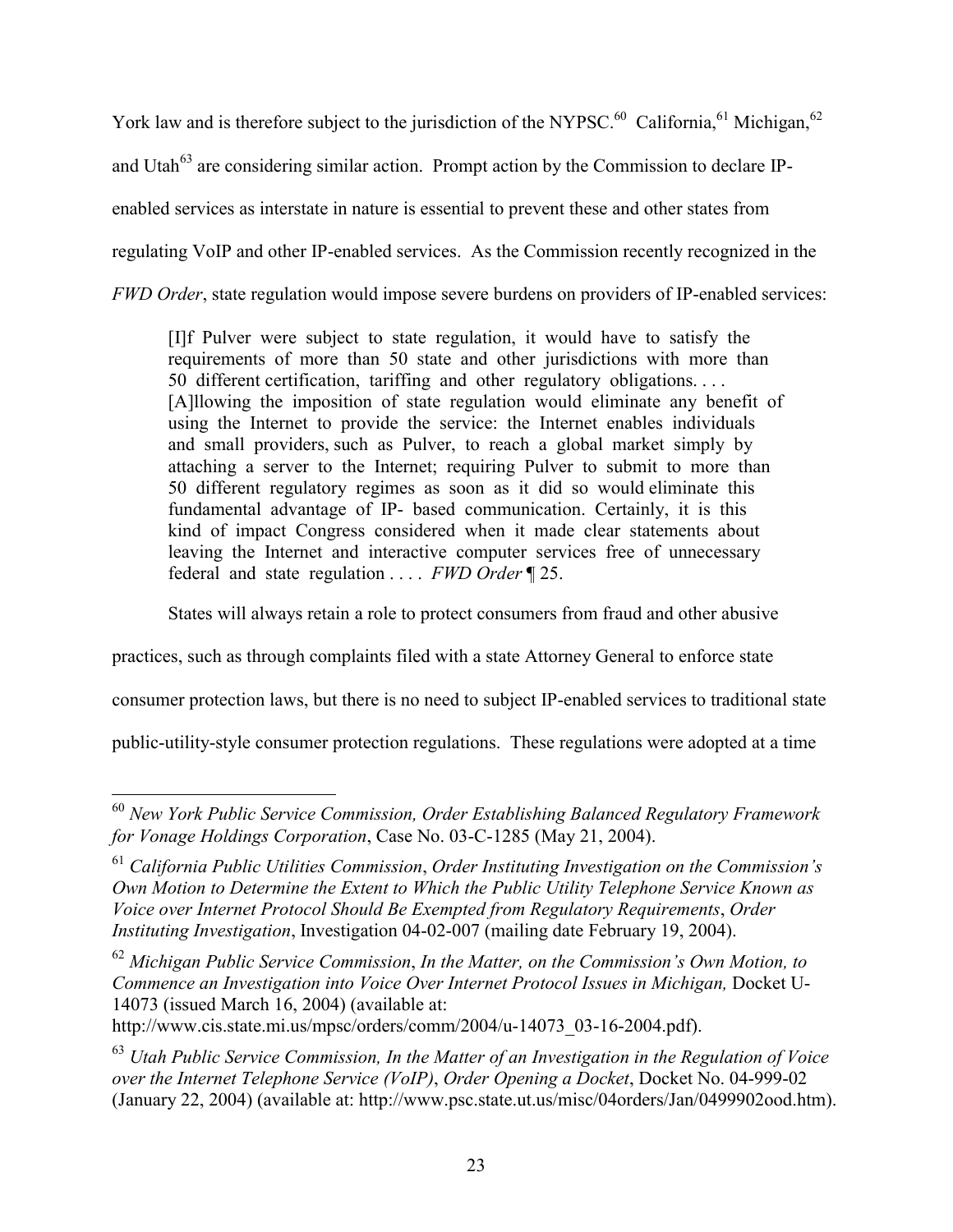when there was a single provider of phone service. Now, in a competitive telecommunications environment, service providers cannot afford to provide consumers with anything but quality service.

## **III. SPECIFIC REGULATORY GOALS AS APPLIED TO IP-ENABLED SERVICES CAN BE ACHIEVED EITHER THROUGH VOLUNTARY EFFORTS OR THROUGH REFORM OF EXISTING REGULATIONS**

 The Commission asks which particular regulatory requirements should apply to IPenabled services. *NPRM* ¶ 48. The VON Coalition agrees that there are important social policy issues relating to IP-enabled services where the Commission and state regulators have a legitimate role. These legitimate concerns, however, can be addressed without having to declare IP-enabled services as "telecommunications services" or imposing heavy regulation on IPenabled services. As discussed below, some of these requirements can be satisfied through voluntary efforts, some through reform of existing regulations, and certain requirements need not be applied to IP-enabled services at all.

### **A. Certain Regulatory Goals Can Best Be Accomplished Through Voluntary Efforts Encouraged by the Commission**

 The IP-enabled services industry has a proven track record of voluntarily addressing certain social policy goals, such as provision of emergency services and access to persons with disabilities. These goals can best be achieved through voluntary efforts encouraged by the Commission but without specific regulatory mandates. For example, with respect to 911/E911 service, representatives of the IP-enabled services industry have been voluntarily working with the National Emergency Number Association's ("NENA") VoIP/Packet Technical Committee and VoIP Operations Committee to assess the current state of 911 provisioning in VoIP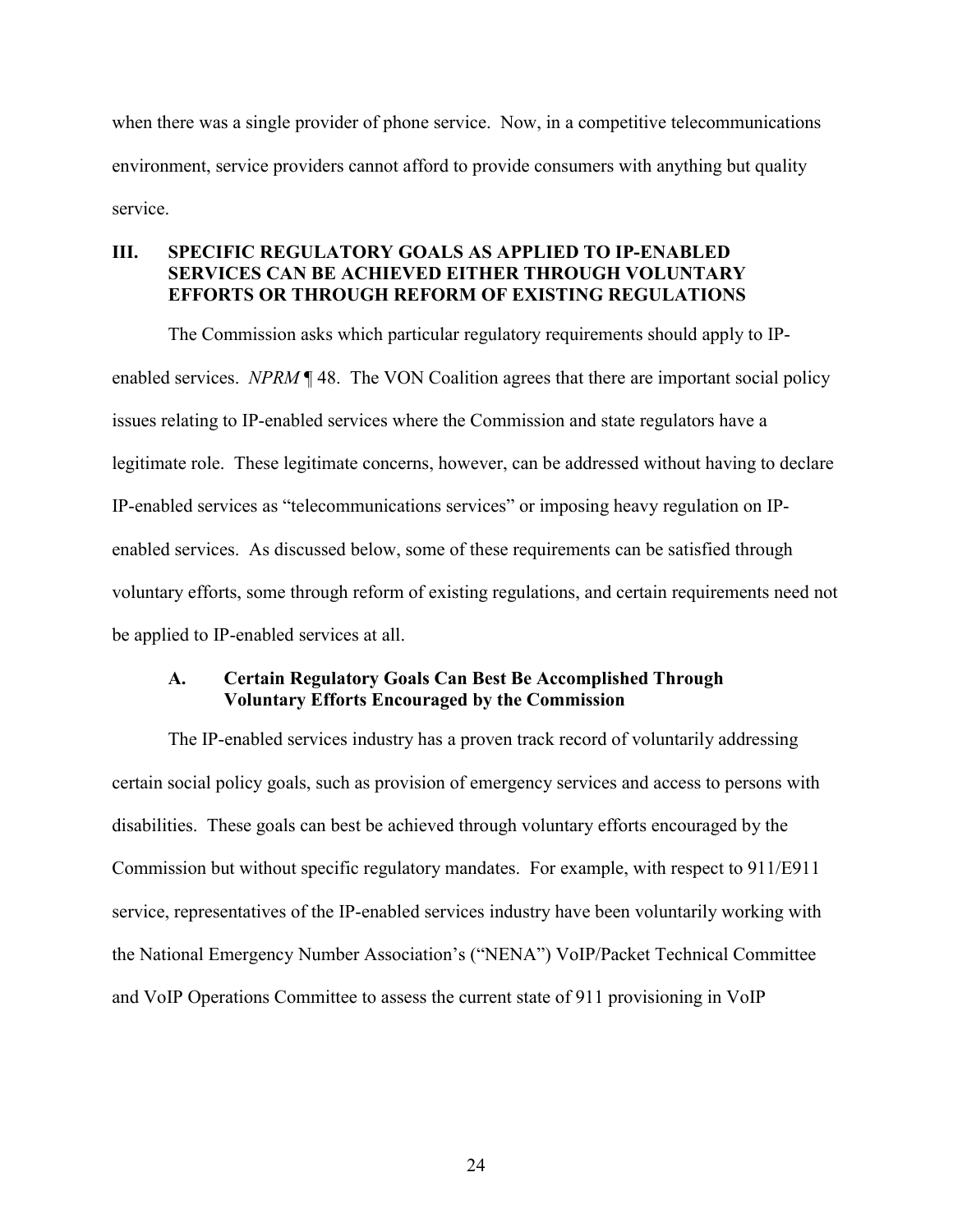environments and to develop solutions.<sup>64</sup> In December 2003, NENA and members of the IPenabled services industry agreed on a set of key elements for providing E911 to VoIP users.<sup>65</sup> The Commission acknowledges these voluntary efforts in the *NPRM*, noting that it "do[es] not presume at this point that direct regulation would be required" with respect to 911/E911 services. *NPRM* ¶ 56. The Commission has also played a vital role in facilitating these voluntary efforts by holding a "Solutions Summit" in March 2004 to address 911/E911 access by users of IPenabled services.<sup>66</sup> There are important differences between the provision of 911 for traditional PSTN traffic and for IP traffic, but there is every reason to expect that technical solutions exist to provide users with reliable access to public safety services.<sup>67</sup>

 The IP-enabled services industry has also undertaken voluntary efforts to ensure that persons with disabilities are provided access to IP services. For example, the IP-enabled services industry has worked to develop and implement technology that is interoperable with TTY devices. As with the case of emergency services, the Commission has played a vital role in facilitating voluntary industry efforts to afford persons with disabilities access to IP-enabled services by holding a "Solutions Summit" in May 2004.<sup>68</sup> Finally, it is worth noting that the

 $64$  Information about the NENA August 2003 VoIP conference, including presentations, is available at http://www.nena9-1-1.org.

<sup>65</sup> *See Press Release*, *Public Safety and Internet Leaders Connect on 9-1-1* (December 1, 2003) (available at:

http://www.nena.org/NENAVONVOIP%20press%20release%20FINAL%20112603.pdf).

<sup>66</sup> *News Release, FCC Internet Policy Working Group to Hold First "Solutions Summit" on Thursday, March 18, 2004* (February 12, 2004).

<sup>67</sup> *NPRM* ¶ 53 ("We recognize, too, that IP-enabled services may enhance the capabilities of PSAPs and first responders – and thus promote public safety – by providing information that cannot be conveyed by non-IP-enabled systems.").

<sup>68</sup> *Public Notice, FCC Announces Agenda for May 7, 2004 "Solutions Summit" on Disability Access Issues Associated with Internet-Protocol Based Communications Services*, WC Docket No. 04-36, DA 04-1051 (April 20, 2004).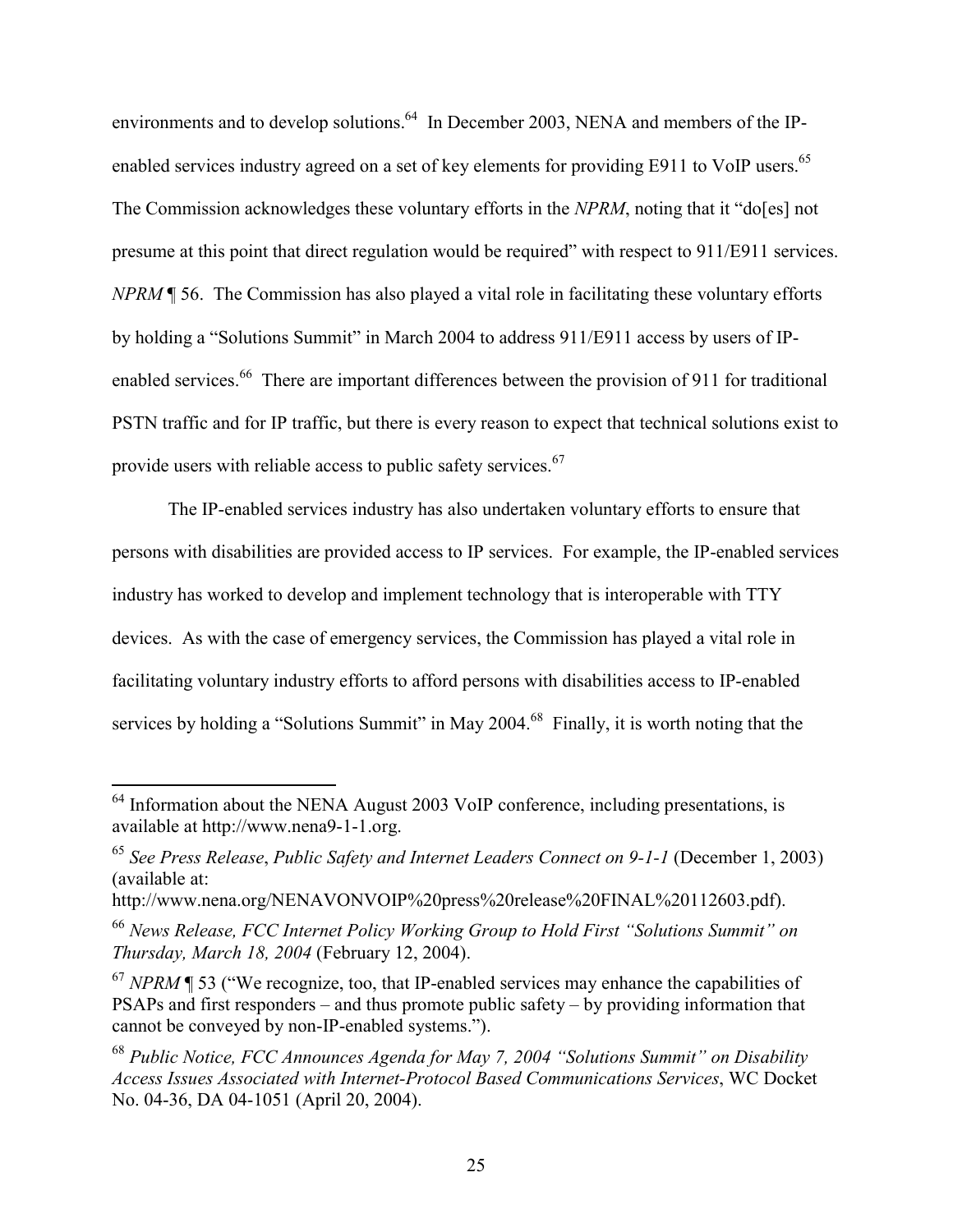deployment of IP-enabled services has had positive implications for access to communications by the hearing impaired. For instance, video relay service, an Internet-based video interpreting service for the deaf, now offers callers options involving web cameras for sign language.

 As demonstrated in the cases of emergency services and access to persons with disabilities, certain regulatory goals as applied to IP-enabled services can best be achieved through voluntary efforts encouraged by the Commission but without specific regulatory mandates.

### **B. The Commission Must Reform the Existing Regulatory Frameworks Governing USF and Intercarrier Compensation**

 The VON Coalition believes that IP-enabled services already meet the goals of universal service and intercarrier compensation, and the Commission should accordingly refrain from imposing these requirements on providers of IP-enabled services. But before the Commission even considers whether to impose these requirements on IP-enabled services, the Commission must first reform the existing regulatory frameworks governing these obligations.

 The VON Coalition has longed supported the goals of universal service, provided the funding mechanism is explicit and sustainable.<sup>69</sup> As an initial matter, it must be noted that if one of the goals of universal service is to provide affordable voice communications to rural America, then no technology offers more promise for providing more affordable communications, not only to rural America, but to all of America. Moreover, the deployment of VoIP has not been demonstrated to have had a significant impact on universal service funding because most use of VoIP has been focused on international traffic or enterprise deployment which is outside the

<sup>&</sup>lt;sup>69</sup> Even under the current USF regime, VoIP providers contribute to universal service either directly or indirectly. When an information service provider purchases an underlying telecommunications input, this generates indirect contributions to universal service support mechanisms.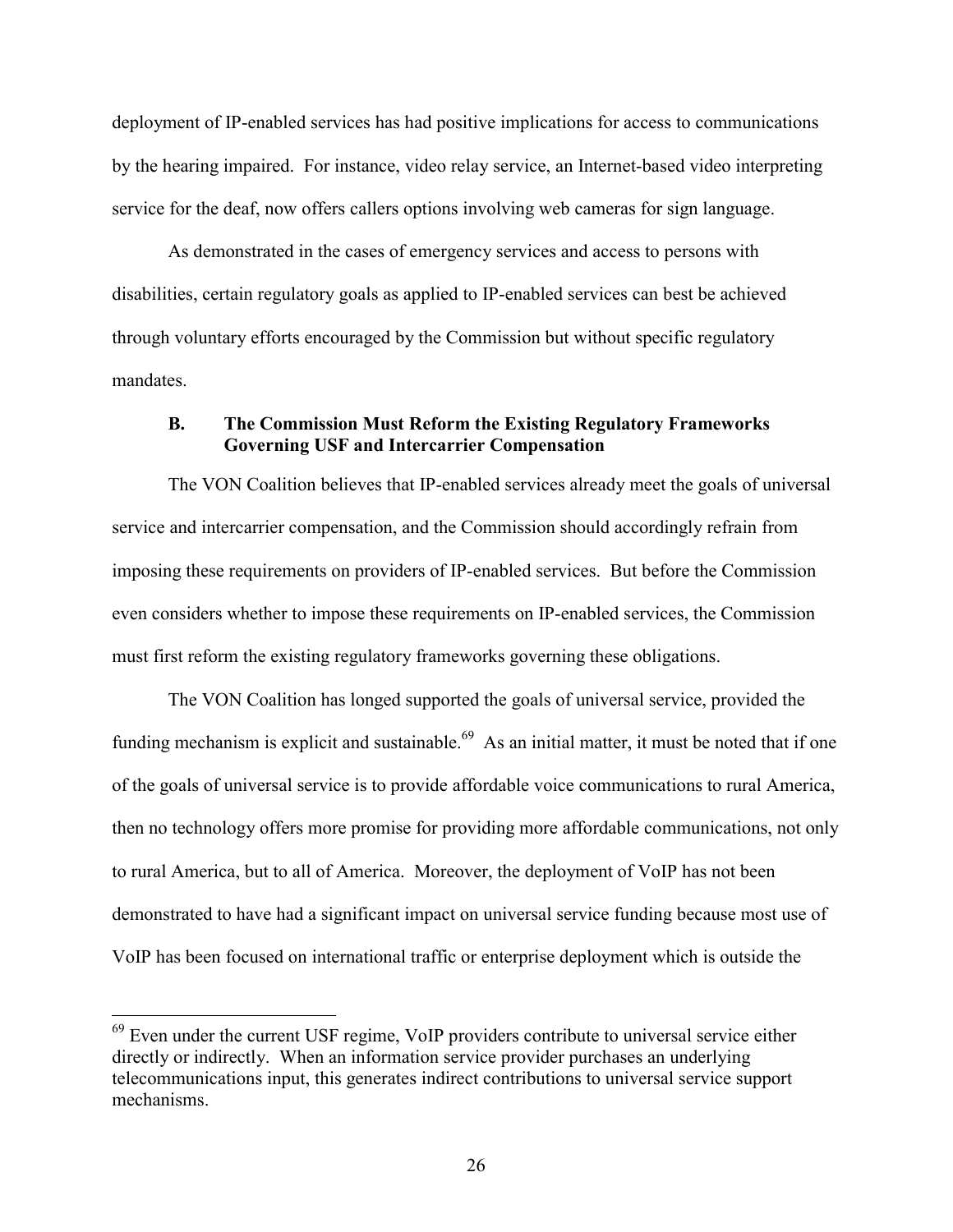funding regime for universal service support. In the pending universal service rulemaking,<sup>70</sup> the VON Coalition has urged the Commission to move away from a USF contribution methodology based on end-user telecommunications revenues and to instead require carriers to contribute to the USF based on either the number of connections they provide to the public network<sup>71</sup> or the number of working telephone numbers they have.<sup>72</sup> A numbers- or connections-based contribution mechanism would better ensure the continued sustainability of the USF than any attempt simply to include IP-enabled and other information services in the current revenue-based mechanism.

As for inter-carrier compensation, the Commission should move away from a

hodgepodge of implicit subsidies and towards a rational series of voluntary inter-carrier business arrangements.<sup>73</sup> At the federal level, Congress has required the Commission to eliminate inefficient implicit subsidies from interstate access charges. 47 U.S.C. § 254(e).<sup>74</sup> Rather than

imposing legacy access charges adopted for a circuit-switched environment on IP-enabled

<sup>70</sup> *Federal-State Joint Board on Universal Service; 1998 Biennial Regulatory Review - Streamlined Contributor Reporting Requirements Associated with Administration of Telecommunications Relay Service, North American Numbering Plan, Local Number Portability, and Universal Service Support Mechanisms*, *Report and Order and Second Further Notice of Proposed Rulemaking*, 17 FCC Rcd 24952 (2002).

<sup>71</sup> VON Coalition, Reply Comments, CC Docket No. 96-45 et al (May 13, 2002).

 $72$  VON Coalition, Reply Comments, CC Docket No. 96-45 et al (April 18, 2003).

 $73$  The impact of VoIP on access charges revenue is minimized by current rules governing access charges that accommodate ISP usage. Under an access charge exemption dating to the 1980's, ISPs compensate local exchange carriers through the purchase of business lines, not switched access.

<sup>74</sup> Chairman Powell recently remarked that "We must make all implicit subsidies explicit to ensure continued high-quality, affordable service and network investment. To that end, I applaud those states that have undertaken efforts to adjust retail rate structures and intra-state access charges." *Remarks of Michael K. Powell, Chairman, FCC, at the National Association of Regulatory Commissioners General Assembly*, Washington, DC (March 10, 2004) (available at: http://hraunfoss.fcc.gov/edocs\_public/attachmatch/DOC-244737A1.doc).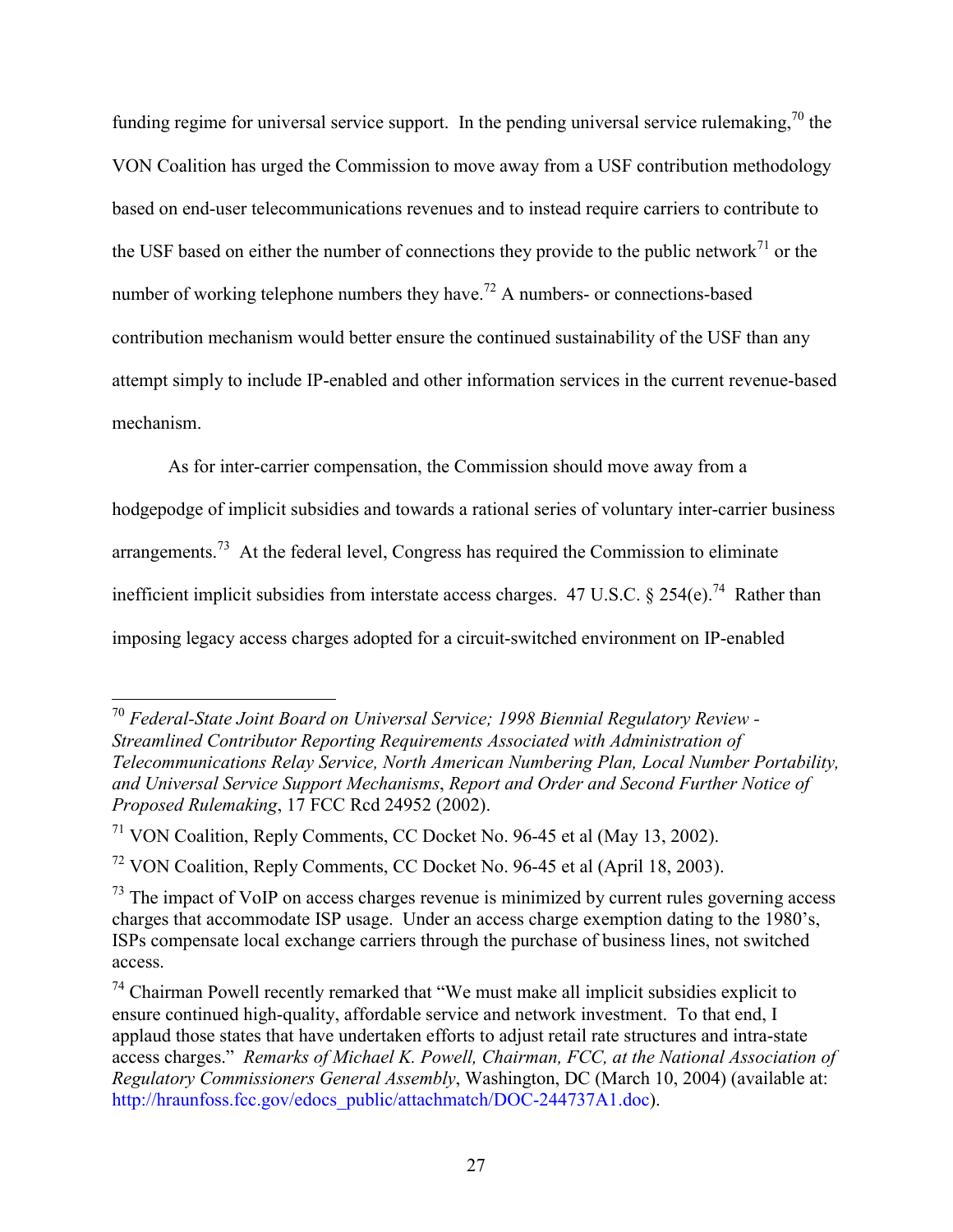services, the Commission should first overhaul the current access charge regime.<sup>75</sup> "Bill and keep" may well turn out to be an effective arrangement as it has been in much of the IP world. The Commission's recent decision that interstate access charges may be imposed on AT&T's particular form of phone-to-phone IP telephony demonstrates the problems of applying a legacy regime to a new and emerging technology. *See AT&T Declaratory Ruling*. IP-enabled service providers are now forced to spend inordinate resources determining whether their service falls within the lines drawn by the Commission and, if so, how to craft technical solutions to avoid such regulation. Such resources would be better spent developing new and innovative services for consumers. Moreover, the Commission's decision has created uncertainty for investors, who can only speculate as to whether a particular IP-enabled service is subject to legacy access charges, perhaps even retroactively. Such uncertainty chills investment by slowing deployment of IP gateways and stunts innovation for this new technology. Finally, the decision is particularly bad for consumers. For many Americans who do not yet have or cannot afford a broadband connection, phone-to-phone VoIP is the only benefit of this new technology available. With the specter of legacy access charges, consumers may no longer be able to enjoy the benefits of this technology.

#### **C. Title II Consumer Protection and Economic Regulations Are Unnecessary for IP-Enabled Services**

 Neither Title II consumer protection nor economic regulations are necessary for IPenabled services. Assuming IP-enabled services are classified as unregulated information services, these Title II obligations would not apply. Nor should the Commission exercise its ancillary jurisdiction to extend these requirements to IP-enabled services.

 $75$  In 2001, the Commission initiated a proceeding to revise the intercarrier compensation regime. *Developing a Unified Intercarrier Compensation Regime, Notice of Proposed Rulemaking*, 16 FCC Rcd 9610 (2001).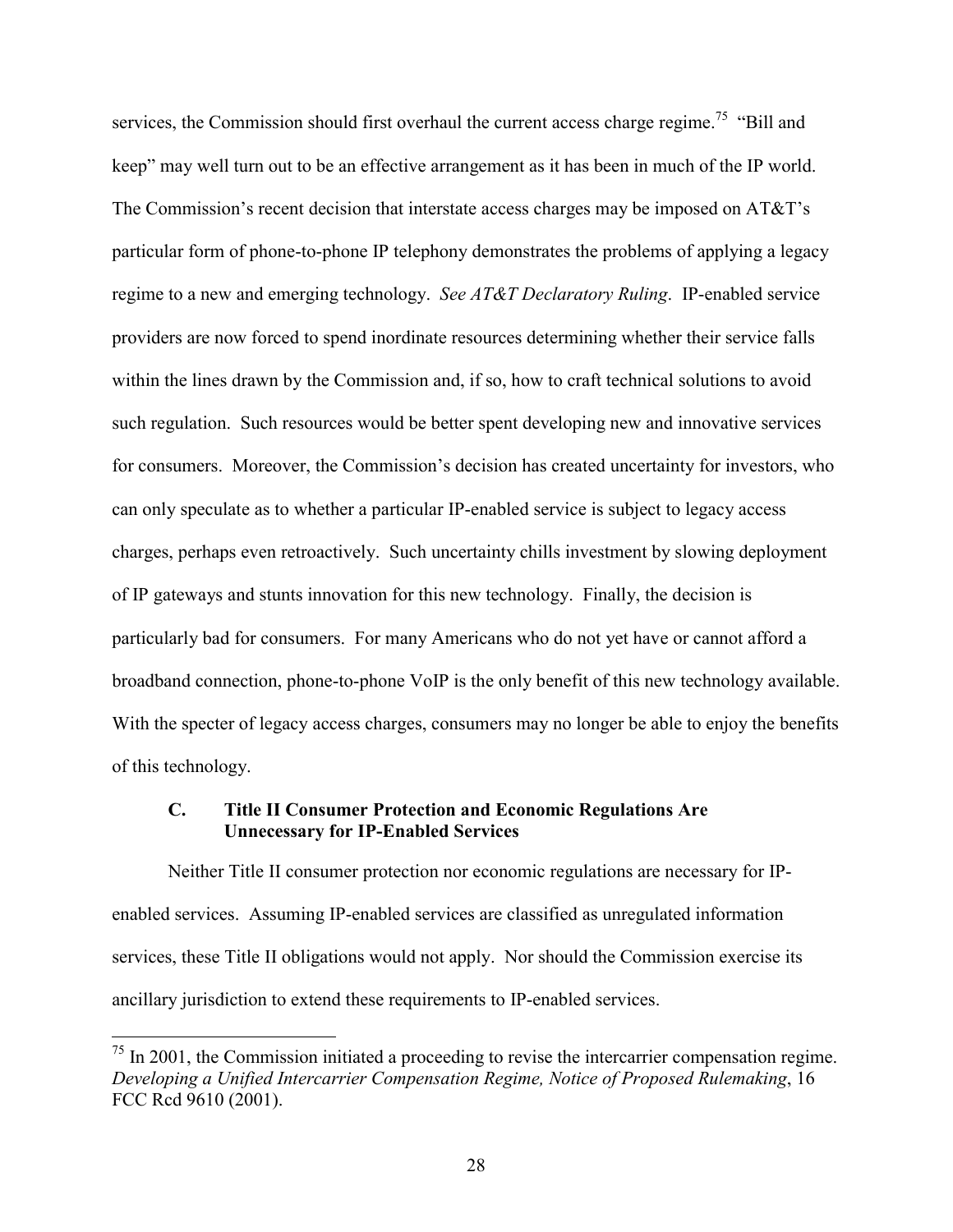Title II obligations intended to protect consumers, such as customer proprietary network information ("CPNI") rules, rules prohibiting "slamming," and "Truth-in-Billing" rules, are unnecessary for providers of IP-enabled services. *NPRM* ¶¶ 71-72. In a competitive telecommunications marketplace, VoIP providers must provide these types of basic consumer protections in order to attract or retain customers. If a VoIP provider does not offer such protections, it will lose customers to competitors who do.

 The Commission also asks whether certain Title II economic regulations should apply to providers of IP-enabled services, such as common carrier, interconnection, and number portability requirements. *NPRM* ¶¶ 73-74. The historic reason for these types of regulations is the existence of monopoly providers and an infrastructure that made it nearly impossible for competitors to compete. In contrast, a provider of a VoIP service has no need to own or build the infrastructure on which the service is delivered and, since there are no historic or even nascent VoIP monopolies, there is simply no basis for such economic regulation of any such provider that does not have significant market power. In that case the costs of regulation are unmatched by any public benefit.